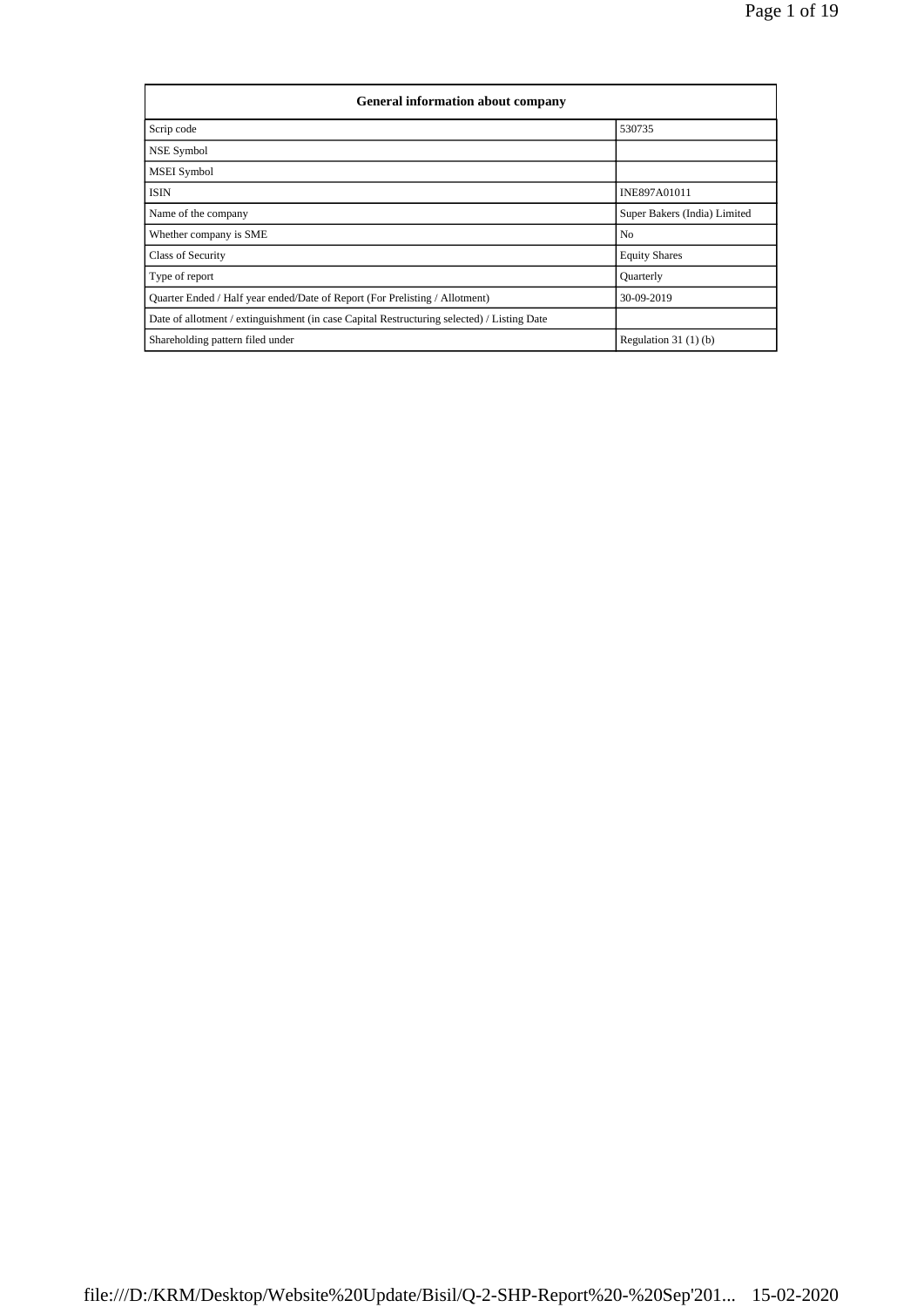|                | <b>Declaration</b>                                                                        |                |                                |                       |                            |  |  |  |  |  |
|----------------|-------------------------------------------------------------------------------------------|----------------|--------------------------------|-----------------------|----------------------------|--|--|--|--|--|
| Sr.<br>No.     | Particular                                                                                | Yes/No         | Promoter and<br>Promoter Group | Public<br>shareholder | Non Promoter-Non<br>Public |  |  |  |  |  |
|                | Whether the Listed Entity has issued any partly paid up<br>shares?                        | N <sub>o</sub> | N <sub>o</sub>                 | N <sub>0</sub>        | N <sub>0</sub>             |  |  |  |  |  |
| $\overline{c}$ | Whether the Listed Entity has issued any Convertible<br>Securities?                       | N <sub>o</sub> | N <sub>o</sub>                 | N <sub>0</sub>        | N <sub>0</sub>             |  |  |  |  |  |
| 3              | Whether the Listed Entity has issued any Warrants?                                        | N <sub>0</sub> | N <sub>o</sub>                 | N <sub>0</sub>        | N <sub>0</sub>             |  |  |  |  |  |
| $\overline{4}$ | Whether the Listed Entity has any shares against which<br>depository receipts are issued? | N <sub>o</sub> | N <sub>o</sub>                 | N <sub>0</sub>        | N <sub>0</sub>             |  |  |  |  |  |
| 5              | Whether the Listed Entity has any shares in locked-in?                                    | N <sub>0</sub> | N <sub>0</sub>                 | N <sub>0</sub>        | N <sub>0</sub>             |  |  |  |  |  |
| 6              | Whether any shares held by promoters are pledge or<br>otherwise encumbered?               | N <sub>o</sub> | N <sub>o</sub>                 |                       |                            |  |  |  |  |  |
| $\overline{7}$ | Whether company has equity shares with differential<br>voting rights?                     | N <sub>o</sub> | No                             | N <sub>0</sub>        | N <sub>0</sub>             |  |  |  |  |  |
| 8              | Whether the listed entity has any significant beneficial<br>owner?                        | N <sub>o</sub> |                                |                       |                            |  |  |  |  |  |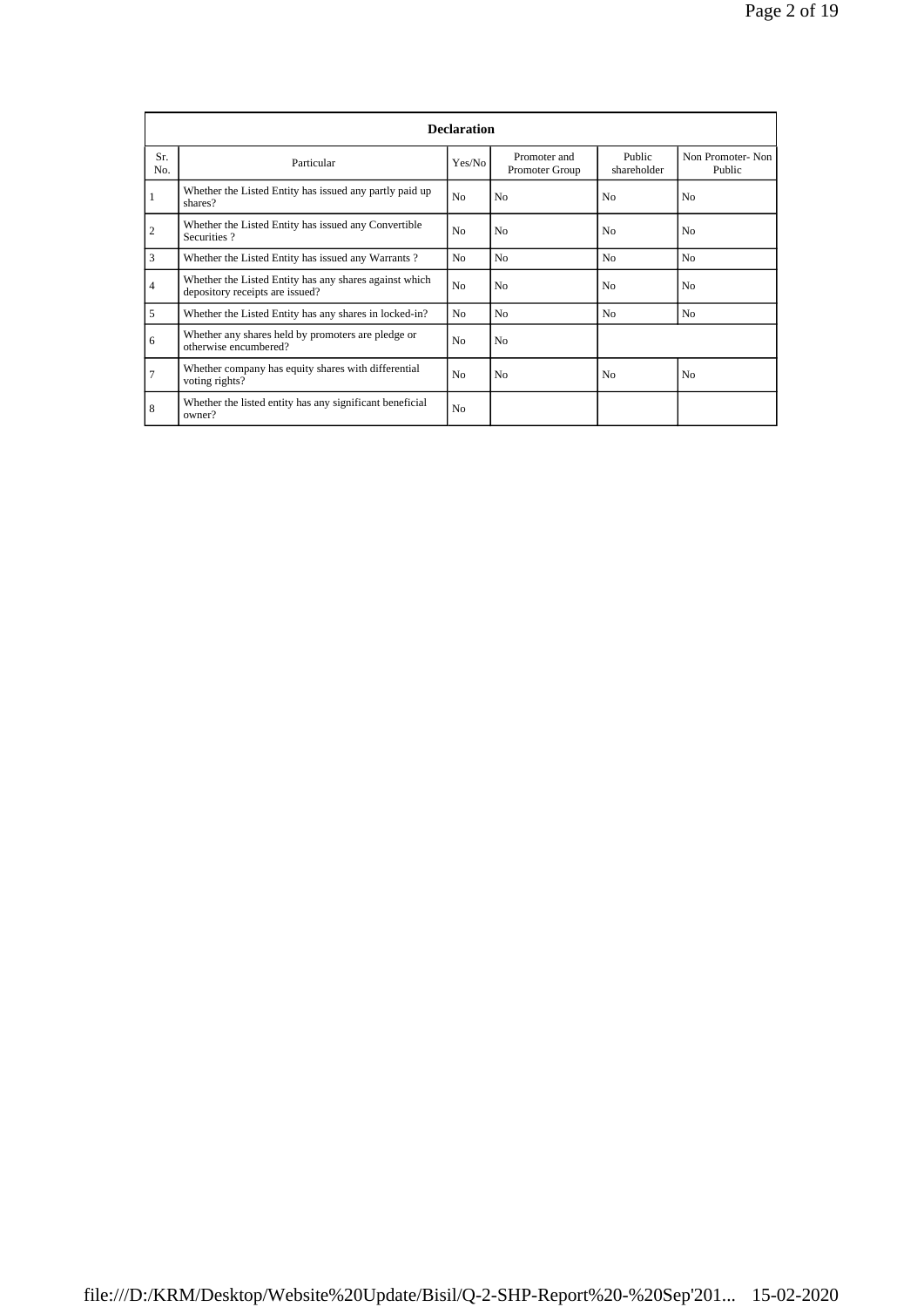|                 | <b>Table I - Summary Statement holding of specified securities</b> |                                  |                                   |                                            |                                              |                                                |                                                                                                         |                              |               |             |                     |  |
|-----------------|--------------------------------------------------------------------|----------------------------------|-----------------------------------|--------------------------------------------|----------------------------------------------|------------------------------------------------|---------------------------------------------------------------------------------------------------------|------------------------------|---------------|-------------|---------------------|--|
|                 |                                                                    |                                  | No. of                            | No. Of<br>Partly                           | No. Of<br>shares                             | Total nos.                                     | Number of Voting Rights held in each<br>Shareholding as<br>class of securities (IX)<br>a % of total no. |                              |               |             |                     |  |
| Category<br>(I) | Category of<br>shareholder<br>(II)                                 | Nos. Of<br>shareholders<br>(III) | fully paid<br>up equity<br>shares | paid-up<br>equity<br>shares<br>held<br>(V) | underlying<br>Depository<br>Receipts<br>(VI) | shares<br>held (VII)<br>$=(IV)+$<br>$(V)+(VI)$ | of shares<br>(calculated as<br>per SCRR, 1957)<br>(VIII) As a % of<br>$(A+B+C2)$                        | No of Voting (XIV)<br>Rights |               |             | Total as a          |  |
|                 |                                                                    |                                  | held $(IV)$                       |                                            |                                              |                                                |                                                                                                         | Class<br>eg: X               | Class<br>eg:y | Total       | $%$ of<br>$(A+B+C)$ |  |
| (A)             | Promoter &<br>Promoter<br>Group                                    | 11                               | 674059                            |                                            |                                              | 674059                                         | 22.31                                                                                                   | 674059                       |               | 674059      | 22.31               |  |
| (B)             | Public                                                             | 2245                             | 2347541                           |                                            |                                              | 2347541                                        | 77.69                                                                                                   | 2347541                      |               | 2347541     | 77.69               |  |
| (C)             | Non<br>Promoter-<br>Non Public                                     |                                  |                                   |                                            |                                              |                                                |                                                                                                         |                              |               |             |                     |  |
| (C1)            | <b>Shares</b><br>underlying<br><b>DRs</b>                          |                                  |                                   |                                            |                                              |                                                |                                                                                                         |                              |               |             |                     |  |
| (C2)            | Shares held<br>by<br>Employee<br><b>Trusts</b>                     |                                  |                                   |                                            |                                              |                                                |                                                                                                         |                              |               |             |                     |  |
|                 | Total                                                              | 2256                             | 3021600                           |                                            |                                              | 3021600                                        | 100                                                                                                     | 3021600                      |               | 3021600 100 |                     |  |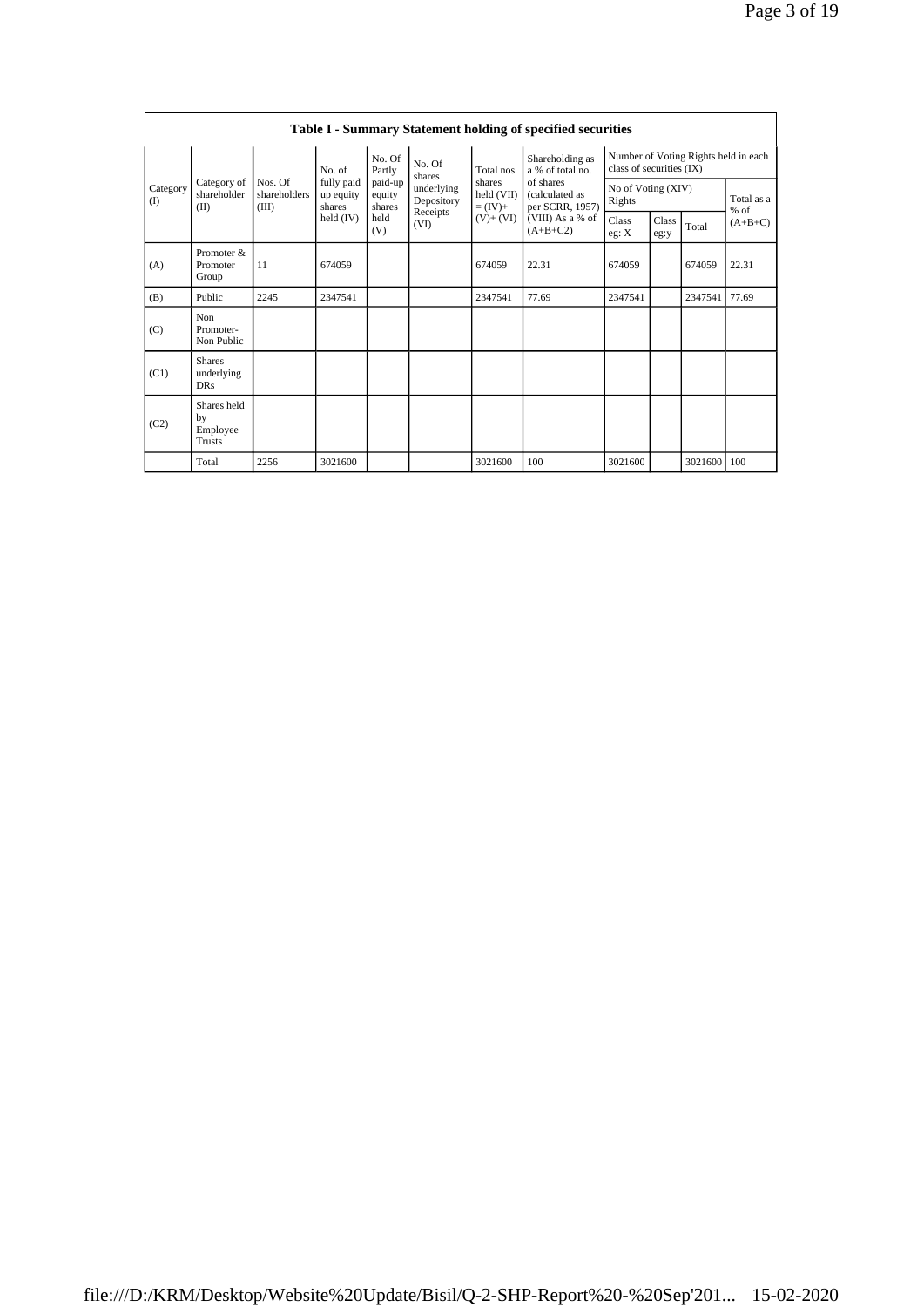|                 | Table I - Summary Statement holding of specified securities |                                                                                                                                              |            |                                                                             |                                                                                                                                                                                        |                                          |                                                      |                                                                               |                                                |                                       |  |
|-----------------|-------------------------------------------------------------|----------------------------------------------------------------------------------------------------------------------------------------------|------------|-----------------------------------------------------------------------------|----------------------------------------------------------------------------------------------------------------------------------------------------------------------------------------|------------------------------------------|------------------------------------------------------|-------------------------------------------------------------------------------|------------------------------------------------|---------------------------------------|--|
| Category<br>(1) | Category of<br>shareholder<br>(II)                          | No. Of<br>No. of<br><b>Shares</b><br><b>Shares</b><br>Underlying<br>Outstanding<br>Outstanding<br>convertible<br>securities $(X)$<br>$(X_i)$ | Underlying | No. Of Shares<br>Underlying<br>Outstanding<br>convertible<br>securities and | Shareholding, as<br>a % assuming full<br>conversion of<br>convertible<br>securities (as a<br>percentage of<br>diluted share<br>capital) $(XI)=$<br>$(VII)+(X)$ As a %<br>of $(A+B+C2)$ | Number of<br>Locked in<br>shares $(XII)$ |                                                      | Number of<br><b>Shares</b><br>pledged or<br>otherwise<br>encumbered<br>(XIII) |                                                | Number of<br>equity shares<br>held in |  |
|                 |                                                             |                                                                                                                                              | Warrants   | No. Of<br>Warrants (Xi)<br>(a)                                              |                                                                                                                                                                                        | N <sub>0</sub><br>(a)                    | As $a\%$<br>of total<br><b>Shares</b><br>held<br>(b) | No.<br>(a)                                                                    | As a %<br>of total<br><b>Shares</b><br>held(b) | dematerialized<br>form (XIV)          |  |
| (A)             | Promoter &<br>Promoter<br>Group                             |                                                                                                                                              |            |                                                                             | 22.31                                                                                                                                                                                  |                                          |                                                      |                                                                               |                                                | 674059                                |  |
| (B)             | Public                                                      |                                                                                                                                              |            |                                                                             | 77.69                                                                                                                                                                                  |                                          |                                                      |                                                                               |                                                | 1911611                               |  |
| (C)             | Non<br>Promoter-<br>Non Public                              |                                                                                                                                              |            |                                                                             |                                                                                                                                                                                        |                                          |                                                      |                                                                               |                                                |                                       |  |
| (C1)            | <b>Shares</b><br>underlying<br><b>DRs</b>                   |                                                                                                                                              |            |                                                                             |                                                                                                                                                                                        |                                          |                                                      |                                                                               |                                                |                                       |  |
| (C2)            | Shares held<br>by<br>Employee<br><b>Trusts</b>              |                                                                                                                                              |            |                                                                             |                                                                                                                                                                                        |                                          |                                                      |                                                                               |                                                |                                       |  |
|                 | Total                                                       |                                                                                                                                              |            |                                                                             | 100                                                                                                                                                                                    |                                          |                                                      |                                                                               |                                                | 2585670                               |  |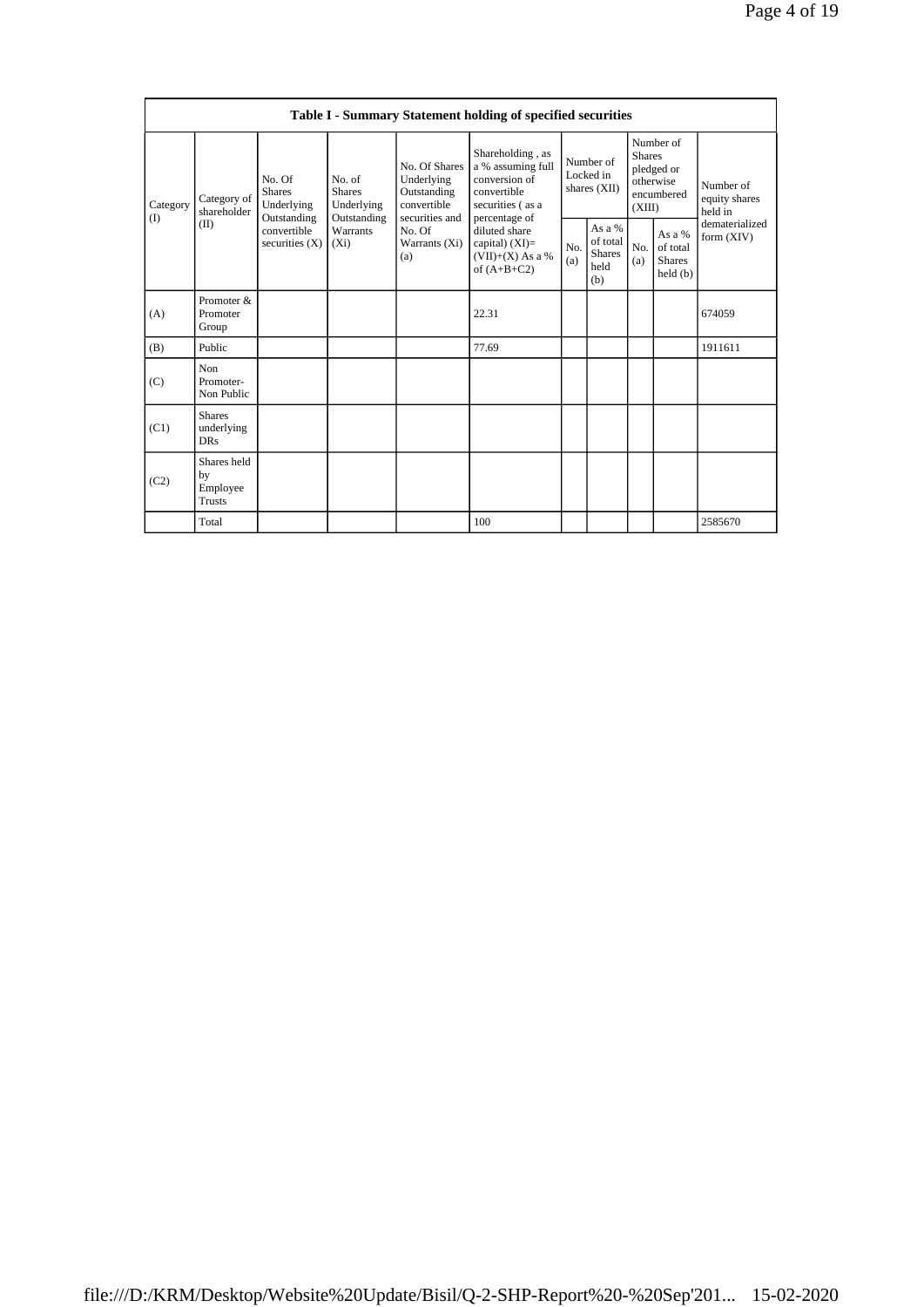|                                                                                             | Table II - Statement showing shareholding pattern of the Promoter and Promoter Group                                |                         |                         |                                 |                                    |                             |                                                      |                                                                  |               |             |                                 |
|---------------------------------------------------------------------------------------------|---------------------------------------------------------------------------------------------------------------------|-------------------------|-------------------------|---------------------------------|------------------------------------|-----------------------------|------------------------------------------------------|------------------------------------------------------------------|---------------|-------------|---------------------------------|
|                                                                                             |                                                                                                                     |                         | No. of                  | No.<br>Of<br>Partly             | No. Of                             | Total<br>nos.               | Shareholding<br>as a % of<br>total no. of            | Number of Voting Rights held in<br>each class of securities (IX) |               |             |                                 |
| Sr.                                                                                         | Category & Name<br>of the                                                                                           | Nos. Of<br>shareholders | fully paid<br>up equity | paid-<br>up                     | shares<br>underlying<br>Depository | shares<br>held<br>$(VII) =$ | shares<br>(calculated as                             | No of Voting (XIV) Rights                                        |               |             | Total<br>as a %                 |
|                                                                                             | Shareholders (I)                                                                                                    | (III)                   | shares<br>held (IV)     | equity<br>shares<br>held<br>(V) | Receipts<br>(VI)                   | $(IV)+$<br>$(V) +$<br>(VI)  | per SCRR,<br>1957) (VIII)<br>As a % of<br>$(A+B+C2)$ | Class eg:<br>Χ                                                   | Class<br>eg:y | Total       | of<br>Total<br>Voting<br>rights |
| А                                                                                           | Table II - Statement showing shareholding pattern of the Promoter and Promoter Group                                |                         |                         |                                 |                                    |                             |                                                      |                                                                  |               |             |                                 |
| (1)                                                                                         | Indian                                                                                                              |                         |                         |                                 |                                    |                             |                                                      |                                                                  |               |             |                                 |
| (a)                                                                                         | Individuals/Hindu<br>undivided Family                                                                               | 10                      | 542323                  |                                 |                                    | 542323                      | 17.95                                                | 542323                                                           |               | 542323      | 17.95                           |
| (d)                                                                                         | Any Other<br>(specify)                                                                                              | $\mathbf{1}$            | 131736                  |                                 |                                    | 131736                      | 4.36                                                 | 131736                                                           |               | 131736      | 4.36                            |
| Sub-Total<br>(A)(1)                                                                         |                                                                                                                     | 11                      | 674059                  |                                 |                                    | 674059                      | 22.31                                                | 674059                                                           |               | 674059      | 22.31                           |
| (2)                                                                                         | Foreign                                                                                                             |                         |                         |                                 |                                    |                             |                                                      |                                                                  |               |             |                                 |
| Total<br>Shareholding<br>of Promoter<br>and Promoter<br>Group $(A)=$<br>$(A)(1)+(A)$<br>(2) |                                                                                                                     | 11                      | 674059                  |                                 |                                    | 674059                      | 22.31                                                | 674059                                                           |               | 674059      | 22.31                           |
| В                                                                                           | Table III - Statement showing shareholding pattern of the Public shareholder                                        |                         |                         |                                 |                                    |                             |                                                      |                                                                  |               |             |                                 |
| (1)                                                                                         | Institutions                                                                                                        |                         |                         |                                 |                                    |                             |                                                      |                                                                  |               |             |                                 |
| (3)                                                                                         | Non-institutions                                                                                                    |                         |                         |                                 |                                    |                             |                                                      |                                                                  |               |             |                                 |
| (a(i))                                                                                      | Individuals -<br>i.Individual<br>shareholders<br>holding nominal<br>share capital up to<br>Rs. 2 lakhs.             | 2146                    | 1109978                 |                                 |                                    | 1109978                     | 36.73                                                | 1109978                                                          |               | 1109978     | 36.73                           |
| (a(ii))                                                                                     | Individuals - ii.<br>Individual<br>shareholders<br>holding nominal<br>share capital in<br>excess of Rs. 2<br>lakhs. | 22                      | 869438                  |                                 |                                    | 869438                      | 28.77                                                | 869438                                                           |               | 869438      | 28.77                           |
| (e)                                                                                         | Any Other<br>(specify)                                                                                              | 77                      | 368125                  |                                 |                                    | 368125                      | 12.18                                                | 368125                                                           |               | 368125      | 12.18                           |
| Sub-Total (B)<br>(3)                                                                        |                                                                                                                     | 2245                    | 2347541                 |                                 |                                    | 2347541                     | 77.69                                                | 2347541                                                          |               | 2347541     | 77.69                           |
| <b>Total Public</b><br>Shareholding<br>$(B)=(B)(1)+$<br>$(B)(2)+(B)(3)$                     |                                                                                                                     | 2245                    | 2347541                 |                                 |                                    | 2347541                     | 77.69                                                | 2347541                                                          |               | 2347541     | 77.69                           |
| С                                                                                           | Table IV - Statement showing shareholding pattern of the Non Promoter- Non Public shareholder                       |                         |                         |                                 |                                    |                             |                                                      |                                                                  |               |             |                                 |
| Total<br>$(A+B+C2)$                                                                         |                                                                                                                     | 2256                    | 3021600                 |                                 |                                    | 3021600                     | 100                                                  | 3021600                                                          |               | 3021600 100 |                                 |
| Total<br>$(A+B+C)$                                                                          |                                                                                                                     | 2256                    | 3021600                 |                                 |                                    | 3021600                     | 100                                                  | 3021600                                                          |               | 3021600 100 |                                 |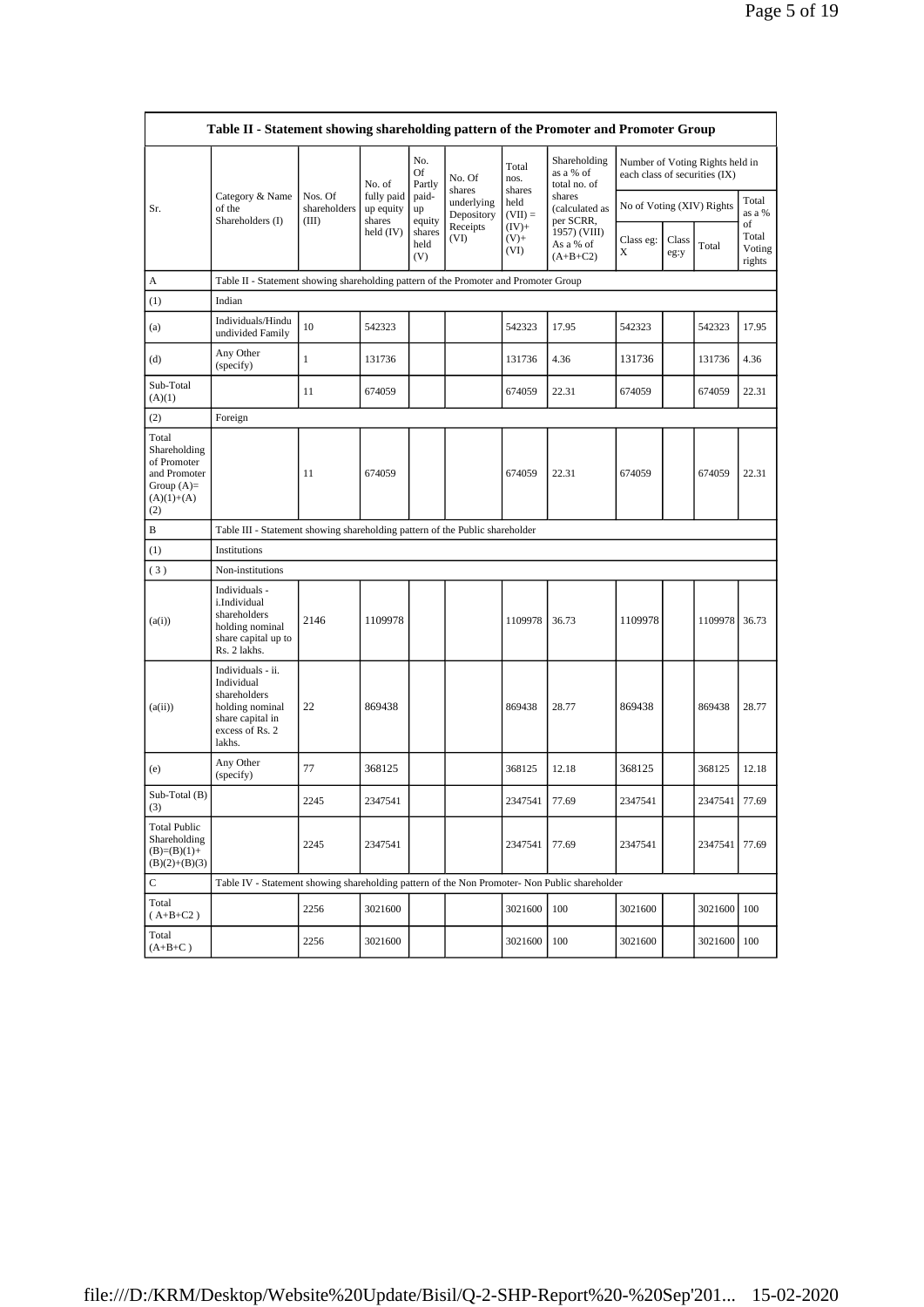|                                                                                           | Table II - Statement showing shareholding pattern of the Promoter and Promoter Group |                                            |                                                                             |                                                                                               |            |                                                    |            |                                                                     |                                       |
|-------------------------------------------------------------------------------------------|--------------------------------------------------------------------------------------|--------------------------------------------|-----------------------------------------------------------------------------|-----------------------------------------------------------------------------------------------|------------|----------------------------------------------------|------------|---------------------------------------------------------------------|---------------------------------------|
| Sr.                                                                                       | No. Of Shares<br>Underlying<br>Outstanding                                           | No. of Shares<br>Underlying<br>Outstanding | No. Of Shares<br>Underlying<br>Outstanding<br>convertible<br>securities and | Shareholding, as a<br>% assuming full<br>conversion of<br>convertible<br>securities (as a     |            | Number of<br>Locked in<br>shares (XII)<br>(XIII)   |            | Number of<br><b>Shares</b><br>pledged or<br>otherwise<br>encumbered | Number of<br>equity shares<br>held in |
|                                                                                           | convertible<br>securities $(X)$                                                      | Warrants (Xi)<br>(a)                       | No. Of<br>Warrants (Xi)                                                     | percentage of diluted<br>share capital) $(XI)$ =<br>$(VII)+(X)$ As a % of<br>$(A+B+C2)$       | No.<br>(a) | As a %<br>of total<br><b>Shares</b><br>held<br>(b) | No.<br>(a) | As a %<br>of total<br><b>Shares</b><br>held(b)                      | dematerialized<br>form (XIV)          |
| Table II - Statement showing shareholding pattern of the Promoter and Promoter Group<br>A |                                                                                      |                                            |                                                                             |                                                                                               |            |                                                    |            |                                                                     |                                       |
| (1)                                                                                       | Indian                                                                               |                                            |                                                                             |                                                                                               |            |                                                    |            |                                                                     |                                       |
| (a)                                                                                       |                                                                                      |                                            |                                                                             | 17.95                                                                                         |            |                                                    |            |                                                                     | 542323                                |
| (d)                                                                                       |                                                                                      |                                            |                                                                             | 4.36                                                                                          |            |                                                    |            |                                                                     | 131736                                |
| Sub-Total (A)<br>(1)                                                                      |                                                                                      |                                            |                                                                             | 22.31                                                                                         |            |                                                    |            |                                                                     | 674059                                |
| (2)                                                                                       | Foreign                                                                              |                                            |                                                                             |                                                                                               |            |                                                    |            |                                                                     |                                       |
| Total<br>Shareholding of<br>Promoter and<br>Promoter<br>Group $(A)=A)$<br>$(1)+(A)(2)$    |                                                                                      |                                            |                                                                             | 22.31                                                                                         |            |                                                    |            |                                                                     | 674059                                |
| B                                                                                         |                                                                                      |                                            |                                                                             | Table III - Statement showing shareholding pattern of the Public shareholder                  |            |                                                    |            |                                                                     |                                       |
| (1)                                                                                       | Institutions                                                                         |                                            |                                                                             |                                                                                               |            |                                                    |            |                                                                     |                                       |
| (3)                                                                                       | Non-institutions                                                                     |                                            |                                                                             |                                                                                               |            |                                                    |            |                                                                     |                                       |
| (a(i))                                                                                    |                                                                                      |                                            |                                                                             | 36.73                                                                                         |            |                                                    |            |                                                                     | 696348                                |
| (a(ii))                                                                                   |                                                                                      |                                            |                                                                             | 28.77                                                                                         |            |                                                    |            |                                                                     | 869438                                |
| (e)                                                                                       |                                                                                      |                                            |                                                                             | 12.18                                                                                         |            |                                                    |            |                                                                     | 345825                                |
| Sub-Total (B)<br>(3)                                                                      |                                                                                      |                                            |                                                                             | 77.69                                                                                         |            |                                                    |            |                                                                     | 1911611                               |
| <b>Total Public</b><br>Shareholding<br>$(B)=(B)(1)+(B)$<br>$(2)+(B)(3)$                   |                                                                                      |                                            |                                                                             | 77.69                                                                                         |            |                                                    |            |                                                                     | 1911611                               |
| $\mathbf C$                                                                               |                                                                                      |                                            |                                                                             | Table IV - Statement showing shareholding pattern of the Non Promoter- Non Public shareholder |            |                                                    |            |                                                                     |                                       |
| Total<br>$(A+B+C2)$                                                                       |                                                                                      |                                            |                                                                             | 100                                                                                           |            |                                                    |            |                                                                     | 2585670                               |
| Total<br>$(A+B+C)$                                                                        |                                                                                      |                                            |                                                                             | 100                                                                                           |            |                                                    |            |                                                                     | 2585670                               |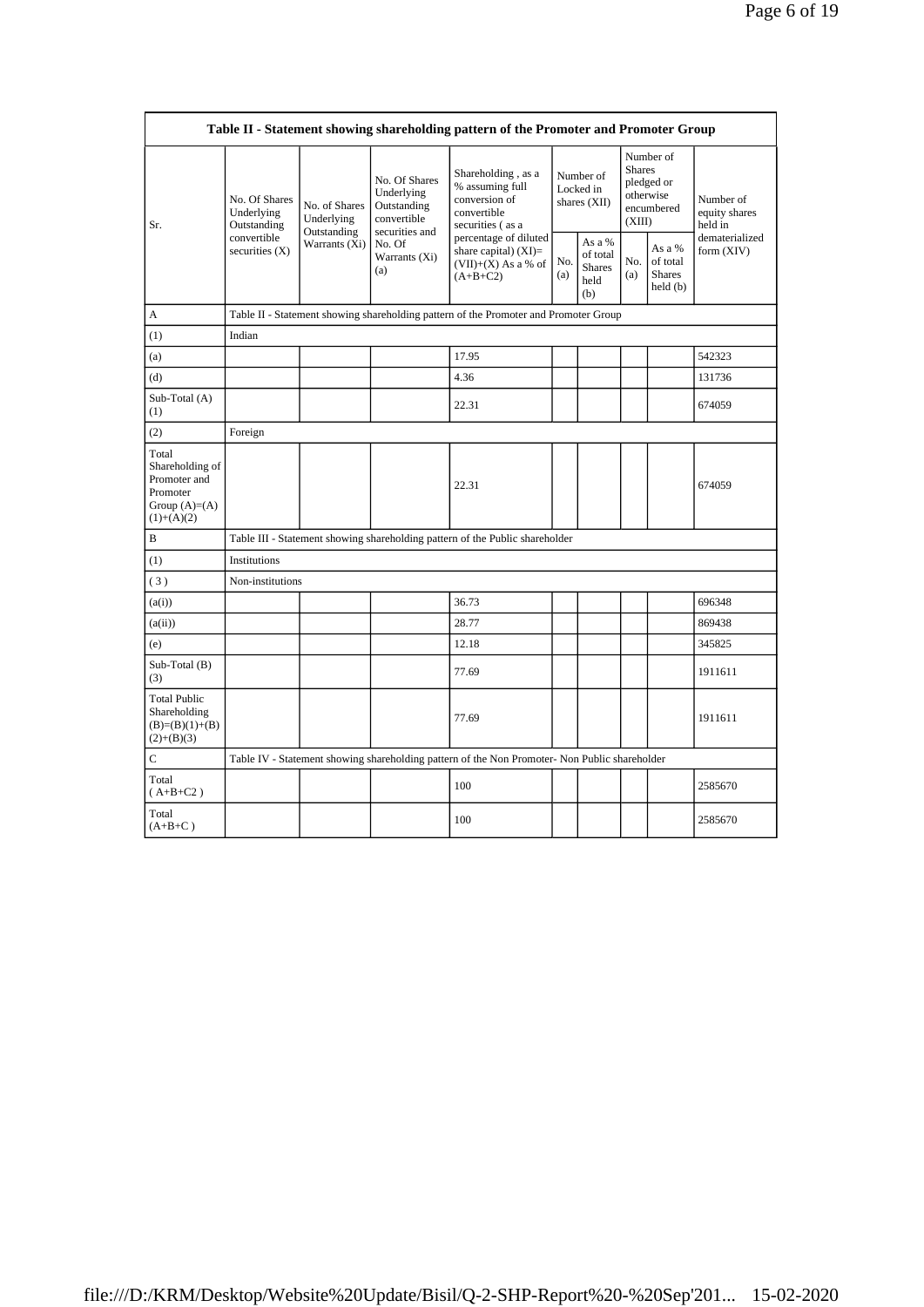| Searial No.                                                                                                                                                                               | $\mathbf{1}$                    | $\overline{c}$               | 3                           | $\overline{4}$                 | 5                     | 6                              | $\overline{7}$         |
|-------------------------------------------------------------------------------------------------------------------------------------------------------------------------------------------|---------------------------------|------------------------------|-----------------------------|--------------------------------|-----------------------|--------------------------------|------------------------|
| Name of the<br>Shareholders (I)                                                                                                                                                           | Shankarlal<br>Tekchand<br>Ahuja | Sunil<br>Shankarlal<br>Ahuja | Anil<br>Shankarlal<br>Ahuja | Manisha<br>Shankarlal<br>Ahuja | Jaya Prakash<br>Ahuja | Prakash<br>Bhagwandas<br>Ahuja | Sonia Prakash<br>Ahuja |
| PAN(II)                                                                                                                                                                                   | AAQPA3548M                      | AASPA8998B                   | AASPA8999A                  | AECPA1576R                     | ACDPA3097N            | ABLPA1958M                     | AGBPA8178J             |
| No. of fully paid<br>up equity shares<br>held (IV)                                                                                                                                        | 226942                          | 94500                        | 92600                       | 34781                          | 32100                 | 29400                          | 12900                  |
| No. Of Partly paid-<br>up equity shares<br>held (V)                                                                                                                                       |                                 |                              |                             |                                |                       |                                |                        |
| No. Of shares<br>underlying<br>Depository<br>Receipts (VI)                                                                                                                                |                                 |                              |                             |                                |                       |                                |                        |
| Total nos. shares<br>held $(VII) = (IV) +$<br>$(V)+(VI)$                                                                                                                                  | 226942                          | 94500                        | 92600                       | 34781                          | 32100                 | 29400                          | 12900                  |
| Shareholding as a<br>% of total no. of<br>shares (calculated<br>as per SCRR,<br>1957) (VIII) As a<br>% of $(A+B+C2)$                                                                      | 7.51                            | 3.13                         | 3.06                        | 1.15                           | 1.06                  | 0.97                           | 0.43                   |
| Number of Voting Rights held in each class of securities (IX)                                                                                                                             |                                 |                              |                             |                                |                       |                                |                        |
| Class eg:X                                                                                                                                                                                | 226942                          | 94500                        | 92600                       | 34781                          | 32100                 | 29400                          | 12900                  |
| Class eg:y                                                                                                                                                                                |                                 |                              |                             |                                |                       |                                |                        |
| Total                                                                                                                                                                                     | 226942                          | 94500                        | 92600                       | 34781                          | 32100                 | 29400                          | 12900                  |
| Total as a % of<br><b>Total Voting rights</b>                                                                                                                                             | 7.51                            | 3.13                         | 3.06                        | 1.15                           | 1.06                  | 0.97                           | 0.43                   |
| No. Of Shares<br>Underlying<br>Outstanding<br>convertible<br>securities $(X)$                                                                                                             |                                 |                              |                             |                                |                       |                                |                        |
| No. of Shares<br>Underlying<br>Outstanding<br>Warrants (Xi)                                                                                                                               |                                 |                              |                             |                                |                       |                                |                        |
| No. Of Shares<br>Underlying<br>Outstanding<br>convertible<br>securities and No.<br>Of Warrants (Xi)<br>(a)                                                                                |                                 |                              |                             |                                |                       |                                |                        |
| Shareholding, as a<br>% assuming full<br>conversion of<br>convertible<br>securities (as a<br>percentage of<br>diluted share<br>capital) (XI)= (VII)<br>$+(Xi)(a)$ As a % of<br>$(A+B+C2)$ | 7.51                            | 3.13                         | 3.06                        | 1.15                           | 1.06                  | 0.97                           | 0.43                   |
| Number of Locked in shares (XII)                                                                                                                                                          |                                 |                              |                             |                                |                       |                                |                        |
| No. (a)                                                                                                                                                                                   |                                 |                              |                             |                                |                       |                                |                        |
| As a % of total<br>Shares held (b)                                                                                                                                                        |                                 |                              |                             |                                |                       |                                |                        |
| Number of Shares pledged or otherwise encumbered (XIII)                                                                                                                                   |                                 |                              |                             |                                |                       |                                |                        |
| No. (a)                                                                                                                                                                                   |                                 |                              |                             |                                |                       |                                |                        |
| As a % of total<br>Shares held (b)                                                                                                                                                        |                                 |                              |                             |                                |                       |                                |                        |
| Number of equity<br>shares held in<br>dematerialized<br>form (XIV)                                                                                                                        | 226942                          | 94500                        | 92600                       | 34781                          | 32100                 | 29400                          | 12900                  |
| Reason for not providing PAN                                                                                                                                                              |                                 |                              |                             |                                |                       |                                |                        |
| Reason for not<br>providing PAN                                                                                                                                                           |                                 |                              |                             |                                |                       |                                |                        |
|                                                                                                                                                                                           |                                 |                              |                             |                                |                       |                                |                        |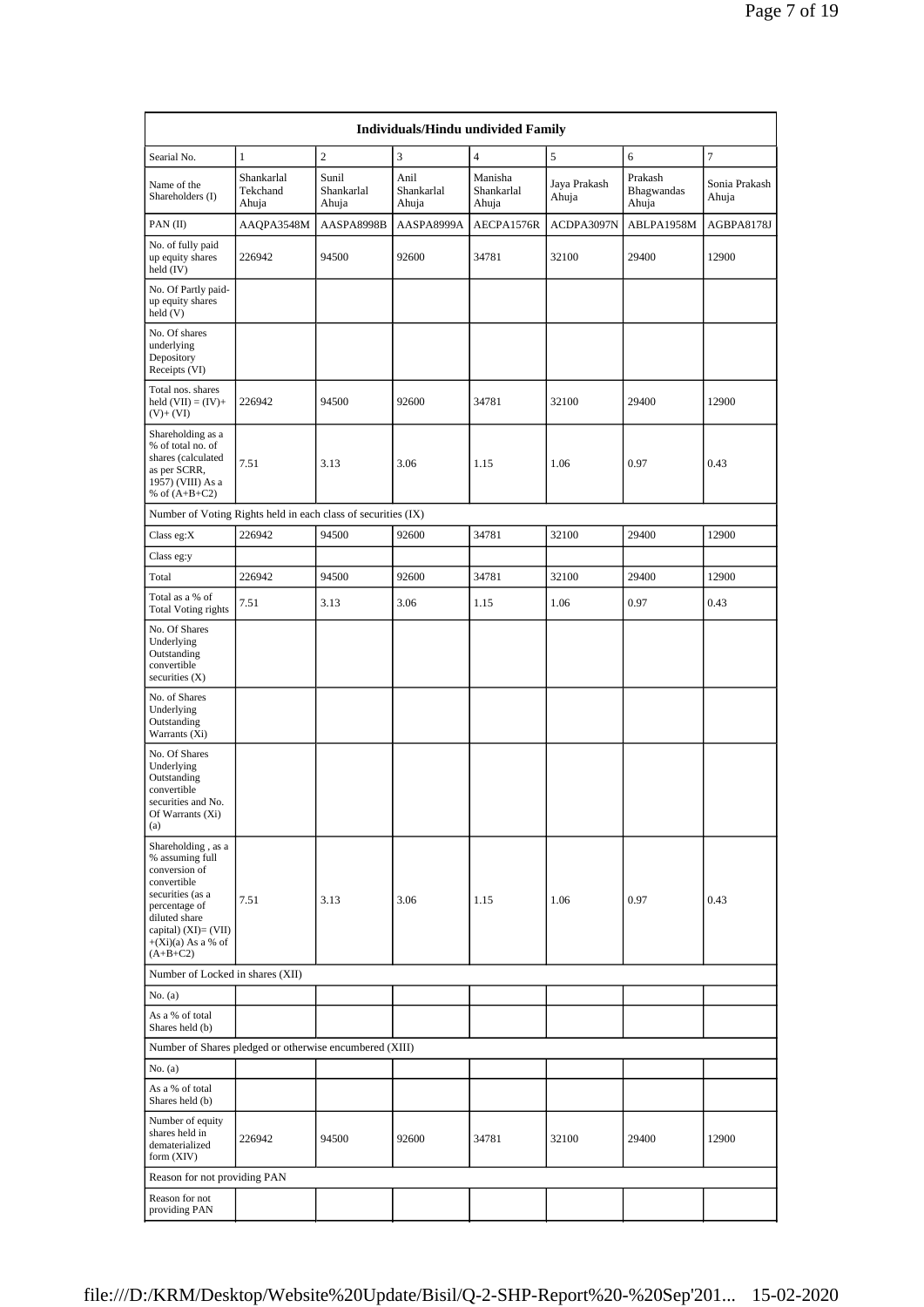| $\sim$<br>Shareholder type |  |
|----------------------------|--|
| . .                        |  |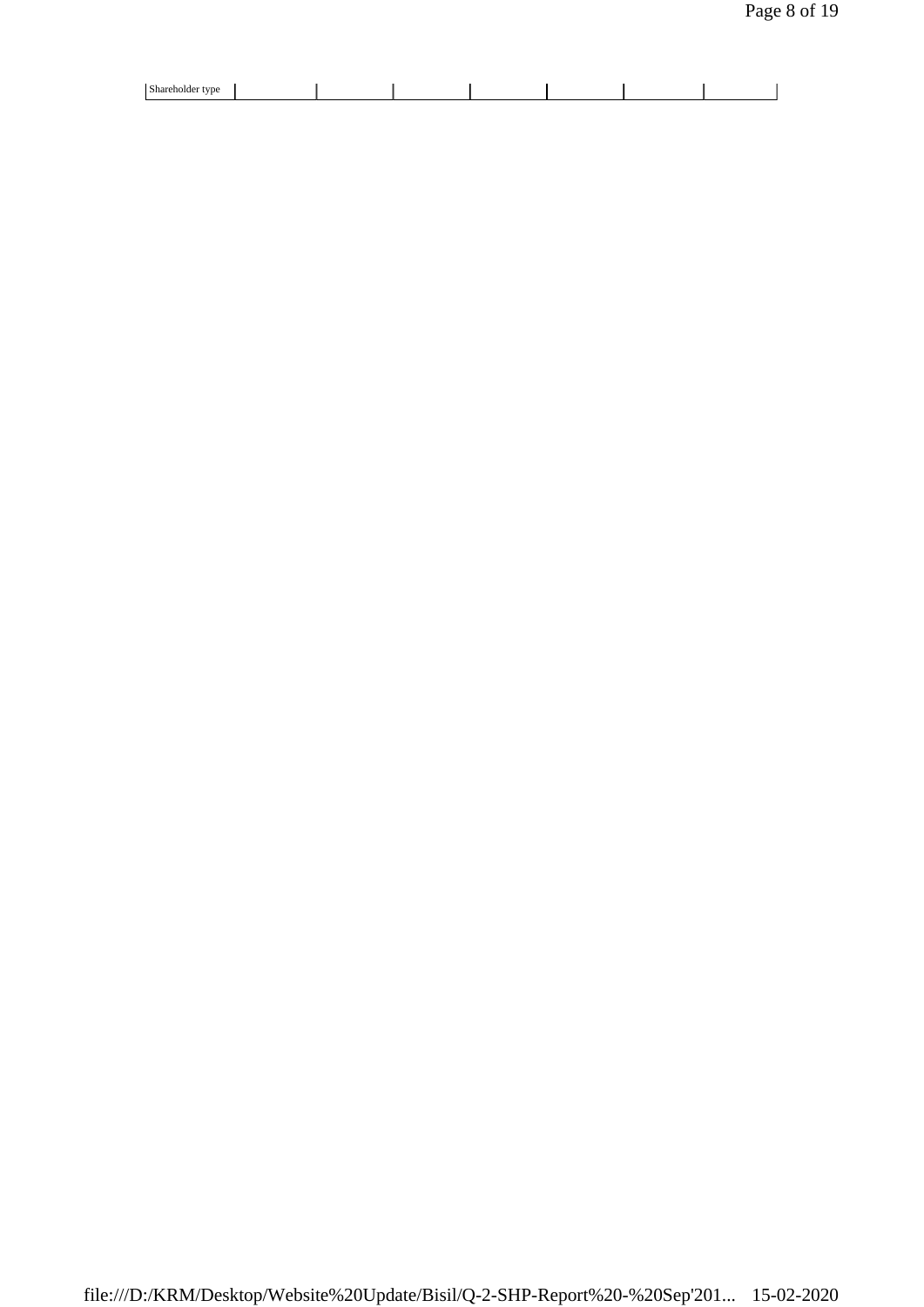| <b>Individuals/Hindu undivided Family</b>                                                                                                                                                 |                                                               |             |                        |                       |  |  |  |
|-------------------------------------------------------------------------------------------------------------------------------------------------------------------------------------------|---------------------------------------------------------------|-------------|------------------------|-----------------------|--|--|--|
| Searial No.                                                                                                                                                                               | 8                                                             | 9           | 10                     |                       |  |  |  |
| Name of the<br>Shareholders (I)                                                                                                                                                           | Bhavnaben Manojkumar Ahuja                                    | Pooja Ahuja | Kashyap Rajendra Mehta | Click here to go back |  |  |  |
| PAN $(II)$                                                                                                                                                                                | ACQPG3183N                                                    | ALCPA9092P  | AAVPM9242K             | Total                 |  |  |  |
| No. of fully paid<br>up equity shares<br>held (IV)                                                                                                                                        | 10000                                                         | 9000        | 100                    | 542323                |  |  |  |
| No. Of Partly paid-<br>up equity shares<br>held (V)                                                                                                                                       |                                                               |             |                        |                       |  |  |  |
| No. Of shares<br>underlying<br>Depository<br>Receipts (VI)                                                                                                                                |                                                               |             |                        |                       |  |  |  |
| Total nos. shares<br>held $(VII) = (IV) +$<br>$(V)+(VI)$                                                                                                                                  | 10000                                                         | 9000        | 100                    | 542323                |  |  |  |
| Shareholding as a<br>% of total no. of<br>shares (calculated<br>as per SCRR,<br>1957) (VIII) As a<br>% of $(A+B+C2)$                                                                      | 0.33                                                          | 0.3         | $\boldsymbol{0}$       | 17.95                 |  |  |  |
|                                                                                                                                                                                           | Number of Voting Rights held in each class of securities (IX) |             |                        |                       |  |  |  |
| Class eg: $X$                                                                                                                                                                             | 10000                                                         | 9000        | 100                    | 542323                |  |  |  |
| Class eg:y                                                                                                                                                                                |                                                               |             |                        |                       |  |  |  |
| Total                                                                                                                                                                                     | 10000                                                         | 9000        | 100                    | 542323                |  |  |  |
| Total as a % of<br><b>Total Voting rights</b>                                                                                                                                             | 0.33                                                          | 0.3         | $\boldsymbol{0}$       | 17.95                 |  |  |  |
| No. Of Shares<br>Underlying<br>Outstanding<br>convertible<br>securities (X)                                                                                                               |                                                               |             |                        |                       |  |  |  |
| No. of Shares<br>Underlying<br>Outstanding<br>Warrants (Xi)                                                                                                                               |                                                               |             |                        |                       |  |  |  |
| No. Of Shares<br>Underlying<br>Outstanding<br>convertible<br>securities and No.<br>Of Warrants (Xi)<br>(a)                                                                                |                                                               |             |                        |                       |  |  |  |
| Shareholding, as a<br>% assuming full<br>conversion of<br>convertible<br>securities (as a<br>percentage of<br>diluted share<br>capital) (XI)= (VII)<br>$+(Xi)(a)$ As a % of<br>$(A+B+C2)$ | 0.33                                                          | 0.3         | $\boldsymbol{0}$       | 17.95                 |  |  |  |
| Number of Locked in shares (XII)                                                                                                                                                          |                                                               |             |                        |                       |  |  |  |
| No. (a)                                                                                                                                                                                   |                                                               |             |                        |                       |  |  |  |
| As a % of total<br>Shares held (b)                                                                                                                                                        |                                                               |             |                        |                       |  |  |  |
|                                                                                                                                                                                           | Number of Shares pledged or otherwise encumbered (XIII)       |             |                        |                       |  |  |  |
| No. $(a)$                                                                                                                                                                                 |                                                               |             |                        |                       |  |  |  |
| As a % of total<br>Shares held (b)                                                                                                                                                        |                                                               |             |                        |                       |  |  |  |
| Number of equity<br>shares held in<br>dematerialized<br>form (XIV)                                                                                                                        | 10000                                                         | 9000        | 100                    | 542323                |  |  |  |
| Reason for not providing PAN                                                                                                                                                              |                                                               |             |                        |                       |  |  |  |
| Reason for not<br>providing PAN                                                                                                                                                           |                                                               |             |                        |                       |  |  |  |
| Shareholder type                                                                                                                                                                          |                                                               |             |                        |                       |  |  |  |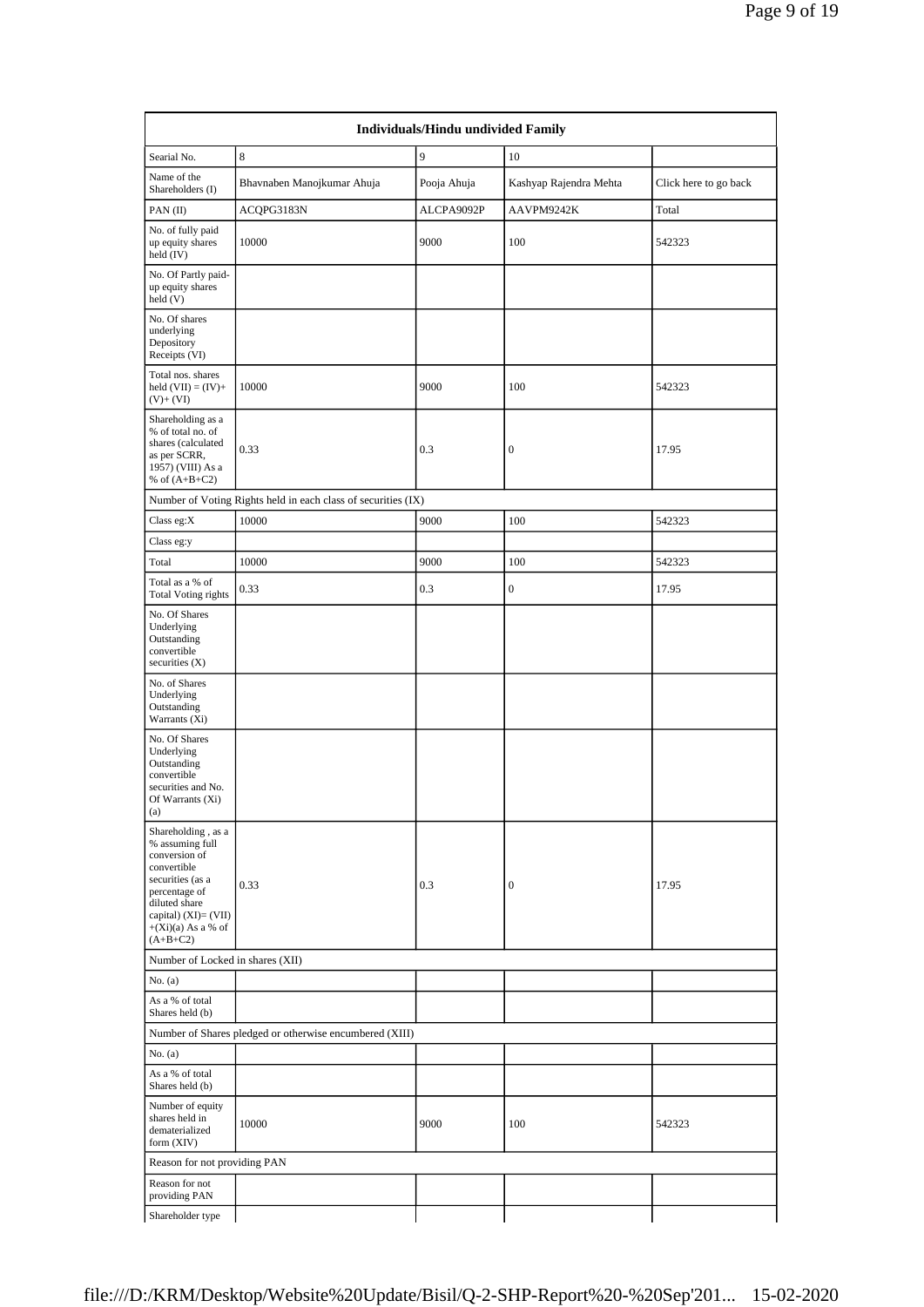Page 10 of 19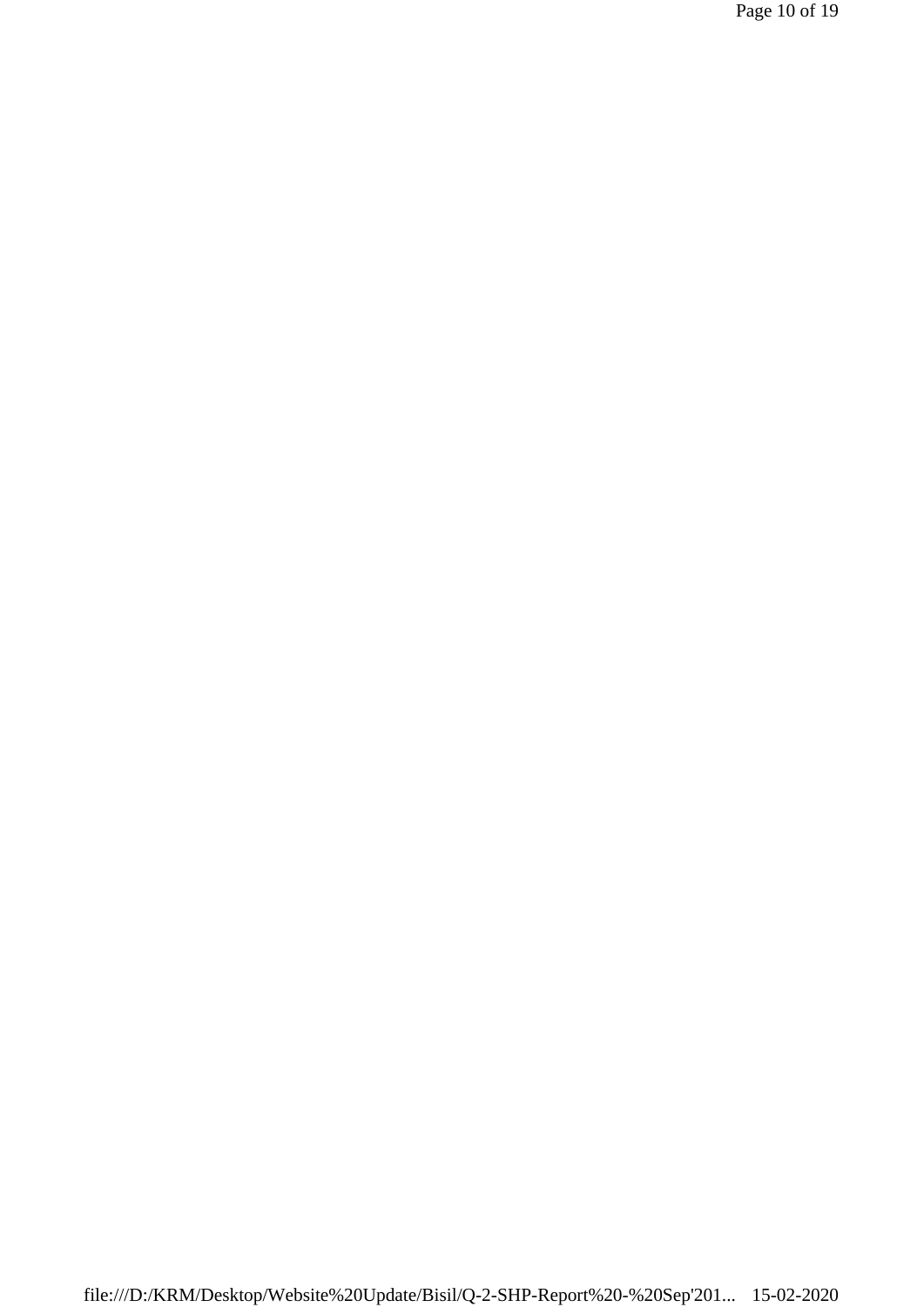| Any Other (specify)                                                                                                                                                                   |                                                               |                       |  |  |  |  |  |  |
|---------------------------------------------------------------------------------------------------------------------------------------------------------------------------------------|---------------------------------------------------------------|-----------------------|--|--|--|--|--|--|
| Searial No.                                                                                                                                                                           | $\mathbf{1}$                                                  |                       |  |  |  |  |  |  |
| Category                                                                                                                                                                              | <b>Bodies Corporate</b>                                       | Click here to go back |  |  |  |  |  |  |
| Name of the<br>Shareholders (I)                                                                                                                                                       | Superfin Impex Limited                                        |                       |  |  |  |  |  |  |
| PAN(II)                                                                                                                                                                               | AACCS1072K                                                    | Total                 |  |  |  |  |  |  |
| No. of the<br>Shareholders (I)                                                                                                                                                        | 1                                                             | $\mathbf{1}$          |  |  |  |  |  |  |
| No. of fully paid<br>up equity shares<br>held (IV)                                                                                                                                    | 131736                                                        | 131736                |  |  |  |  |  |  |
| No. Of Partly paid-<br>up equity shares<br>held (V)                                                                                                                                   |                                                               |                       |  |  |  |  |  |  |
| No. Of shares<br>underlying<br>Depository<br>Receipts (VI)                                                                                                                            |                                                               |                       |  |  |  |  |  |  |
| Total nos. shares<br>held $(VII) = (IV) +$<br>$(V)+(VI)$                                                                                                                              | 131736                                                        | 131736                |  |  |  |  |  |  |
| Shareholding as a<br>% of total no. of<br>shares (calculated<br>as per SCRR,<br>1957) (VIII) As a<br>% of $(A+B+C2)$                                                                  | 4.36                                                          | 4.36                  |  |  |  |  |  |  |
|                                                                                                                                                                                       | Number of Voting Rights held in each class of securities (IX) |                       |  |  |  |  |  |  |
| Class eg: $\mathbf X$                                                                                                                                                                 | 131736                                                        | 131736                |  |  |  |  |  |  |
| Class eg:y                                                                                                                                                                            |                                                               |                       |  |  |  |  |  |  |
| Total                                                                                                                                                                                 | 131736                                                        | 131736                |  |  |  |  |  |  |
| Total as a % of<br><b>Total Voting rights</b>                                                                                                                                         | 4.36                                                          | 4.36                  |  |  |  |  |  |  |
| No. Of Shares<br>Underlying<br>Outstanding<br>convertible<br>securities $(X)$                                                                                                         |                                                               |                       |  |  |  |  |  |  |
| No. of Shares<br>Underlying<br>Outstanding<br>Warrants (Xi)                                                                                                                           |                                                               |                       |  |  |  |  |  |  |
| No. Of Shares<br>Underlying<br>Outstanding<br>convertible<br>securities and No.<br>Of Warrants (Xi)<br>(a)                                                                            |                                                               |                       |  |  |  |  |  |  |
| Shareholding, as a<br>% assuming full<br>conversion of<br>convertible<br>securities (as a<br>percentage of<br>diluted share<br>capital) (XI)= (VII)<br>$+(X)$ As a % of<br>$(A+B+C2)$ | 4.36                                                          | 4.36                  |  |  |  |  |  |  |
| Number of Locked in shares (XII)                                                                                                                                                      |                                                               |                       |  |  |  |  |  |  |
| No. (a)                                                                                                                                                                               |                                                               |                       |  |  |  |  |  |  |
| As a % of total<br>Shares held (b)                                                                                                                                                    |                                                               |                       |  |  |  |  |  |  |
|                                                                                                                                                                                       | Number of Shares pledged or otherwise encumbered (XIII)       |                       |  |  |  |  |  |  |
| No. (a)                                                                                                                                                                               |                                                               |                       |  |  |  |  |  |  |
| As a % of total<br>Shares held (b)                                                                                                                                                    |                                                               |                       |  |  |  |  |  |  |
| Number of equity<br>shares held in<br>dematerialized<br>form (XIV)                                                                                                                    | 131736                                                        | 131736                |  |  |  |  |  |  |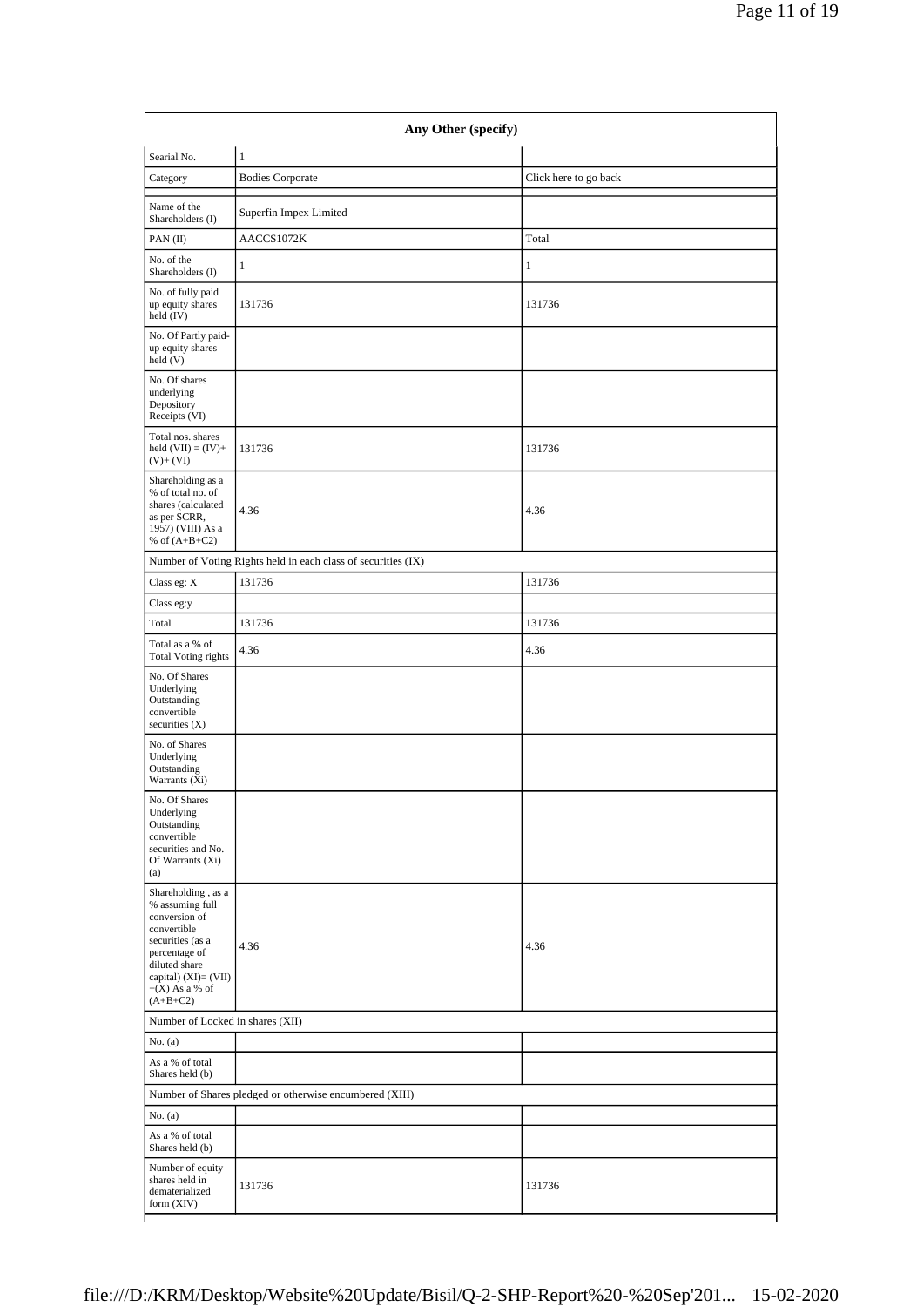|                                 | Reason for not providing PAN |  |  |  |  |  |  |
|---------------------------------|------------------------------|--|--|--|--|--|--|
| Reason for not<br>providing PAN |                              |  |  |  |  |  |  |
| Shareholder type                |                              |  |  |  |  |  |  |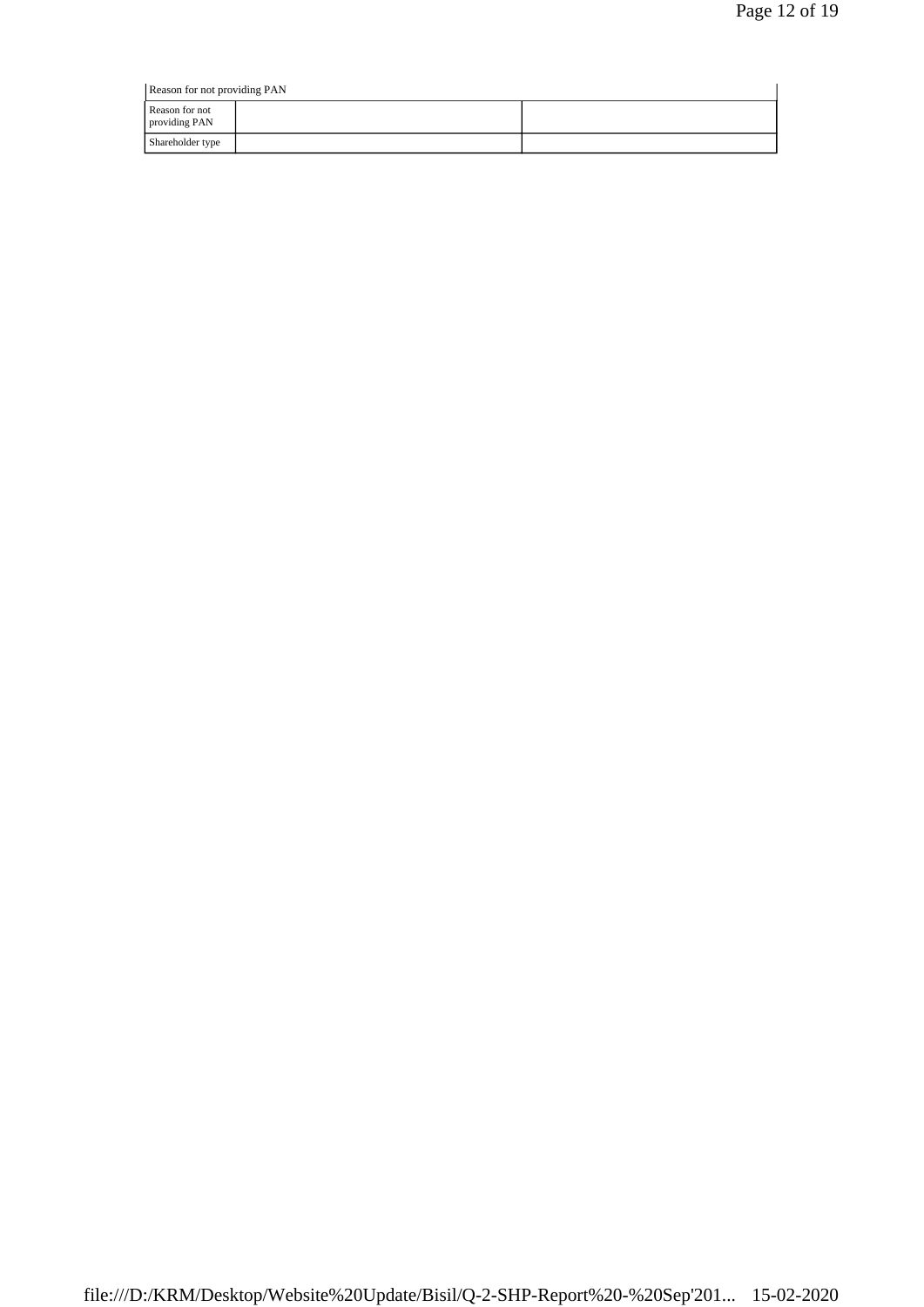| Individuals - ii. Individual shareholders holding nominal share capital in excess of Rs. 2 lakhs.                                                                                        |                                     |                               |                               |                             |                         |                            |                               |
|------------------------------------------------------------------------------------------------------------------------------------------------------------------------------------------|-------------------------------------|-------------------------------|-------------------------------|-----------------------------|-------------------------|----------------------------|-------------------------------|
| Searial No.                                                                                                                                                                              | $\mathbf{1}$                        | $\overline{2}$                | $\overline{3}$                | $\overline{4}$              | 5                       | $\sqrt{6}$                 | 7                             |
| Name of the<br>Shareholders (I)                                                                                                                                                          | <b>Agrawal Sunil</b><br>Jagdishbhai | Amit<br>Makkhanlal<br>Agrawal | Anil<br>Makkhanlal<br>Agrawal | Bhavik<br>Khemchand<br>Shah | Deep Kaushal<br>Agrawal | Dilip Hajarilal<br>Agrawal | Gayatri<br>Kaushal<br>Agrawal |
| PAN(II)                                                                                                                                                                                  | ABMPA5735D                          | ADRPA7127Q                    | ABJPA6636L                    | AOOPS6378H                  | AJDPA3932F              | ABMPA5734C                 | ABKPA6890R                    |
| No. of fully paid<br>up equity shares<br>held (IV)                                                                                                                                       | 71000                               | 80781                         | 52200                         | 40218                       | 36150                   | 32050                      | 32900                         |
| No. Of Partly paid-<br>up equity shares<br>held (V)                                                                                                                                      |                                     |                               |                               |                             |                         |                            |                               |
| No. Of shares<br>underlying<br>Depository<br>Receipts (VI)                                                                                                                               |                                     |                               |                               |                             |                         |                            |                               |
| Total nos. shares<br>held $(VII) = (IV) +$<br>$(V)+(VI)$                                                                                                                                 | 71000                               | 80781                         | 52200                         | 40218                       | 36150                   | 32050                      | 32900                         |
| Shareholding as a<br>% of total no. of<br>shares (calculated<br>as per SCRR,<br>1957) (VIII) As a<br>% of $(A+B+C2)$                                                                     | 2.35                                | 2.67                          | 1.73                          | 1.33                        | 1.2                     | 1.06                       | 1.09                          |
| Number of Voting Rights held in each class of securities (IX)                                                                                                                            |                                     |                               |                               |                             |                         |                            |                               |
| Class eg: X                                                                                                                                                                              | 71000                               | 80781                         | 52200                         | 40218                       | 36150                   | 32050                      | 32900                         |
| Class eg:y                                                                                                                                                                               |                                     |                               |                               |                             |                         |                            |                               |
| Total                                                                                                                                                                                    | 71000                               | 80781                         | 52200                         | 40218                       | 36150                   | 32050                      | 32900                         |
| Total as a % of<br><b>Total Voting rights</b>                                                                                                                                            | 2.35                                | 2.67                          | 1.73                          | 1.33                        | 1.2                     | 1.06                       | 1.09                          |
| No. Of Shares<br>Underlying<br>Outstanding<br>convertible<br>securities $(X)$                                                                                                            |                                     |                               |                               |                             |                         |                            |                               |
| No. of Shares<br>Underlying<br>Outstanding<br>Warrants (Xi)                                                                                                                              |                                     |                               |                               |                             |                         |                            |                               |
| No. Of Shares<br>Underlying<br>Outstanding<br>convertible<br>securities and No.<br>Of Warrants $(Xi)$<br>(a)                                                                             |                                     |                               |                               |                             |                         |                            |                               |
| Shareholding, as a<br>% assuming full<br>conversion of<br>convertible<br>securities (as a<br>percentage of<br>diluted share<br>capital) $(XI) = (VII)$<br>$+(X)$ As a % of<br>$(A+B+C2)$ | 2.35                                | 2.67                          | 1.73                          | 1.33                        | 1.2                     | 1.06                       | 1.09                          |
| Number of Locked in shares (XII)                                                                                                                                                         |                                     |                               |                               |                             |                         |                            |                               |
| No. (a)                                                                                                                                                                                  |                                     |                               |                               |                             |                         |                            |                               |
| As a % of total<br>Shares held (b)                                                                                                                                                       |                                     |                               |                               |                             |                         |                            |                               |
| Number of equity<br>shares held in<br>dematerialized<br>form (XIV)                                                                                                                       | 71000                               | 80781                         | 52200                         | 40218                       | 36150                   | 32050                      | 32900                         |
| Reason for not providing PAN                                                                                                                                                             |                                     |                               |                               |                             |                         |                            |                               |
| Reason for not<br>providing PAN                                                                                                                                                          |                                     |                               |                               |                             |                         |                            |                               |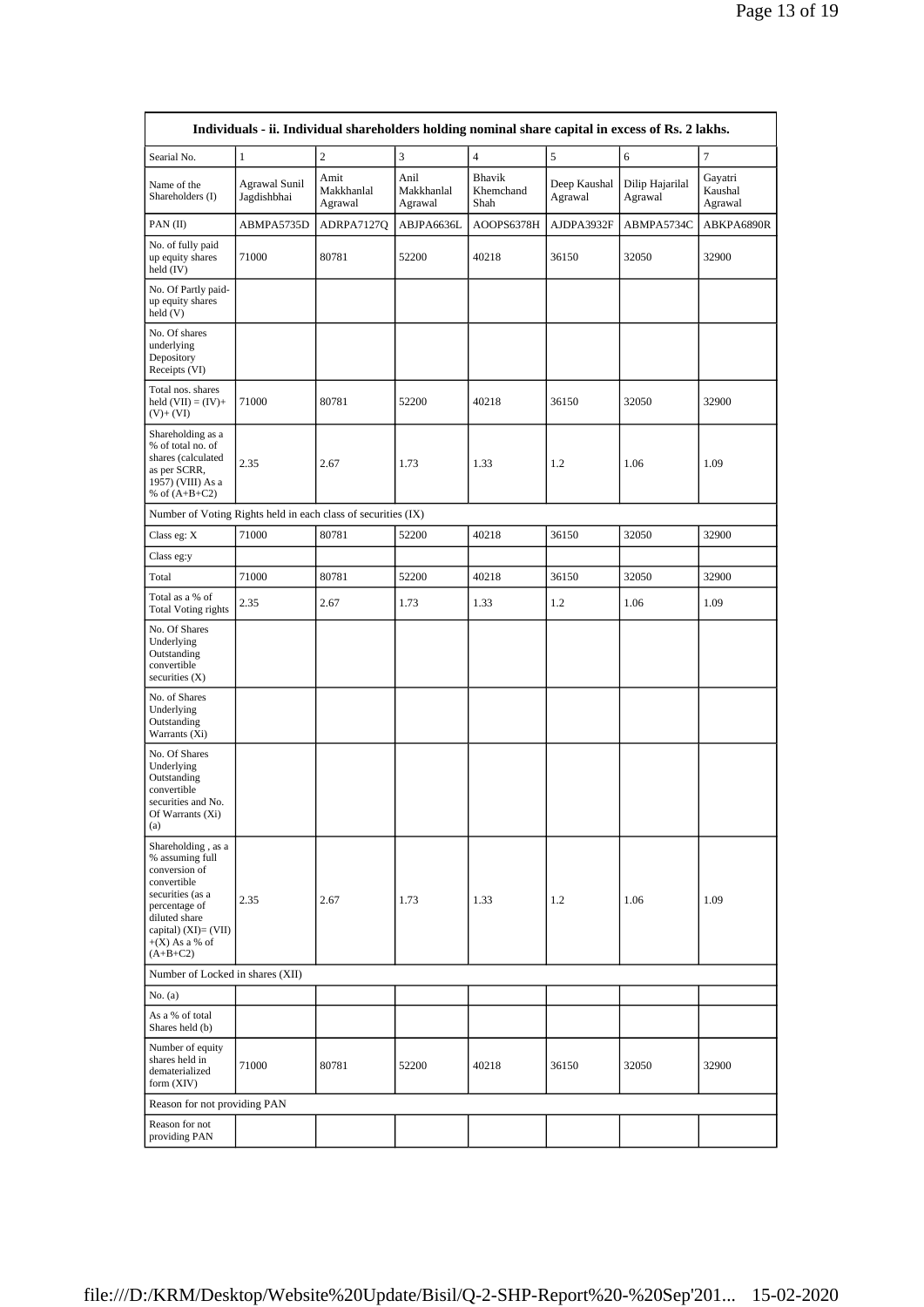| Individuals - ii. Individual shareholders holding nominal share capital in excess of Rs. 2 lakhs.                                                                                        |                                |                                      |                                        |                                 |                             |                                               |                   |
|------------------------------------------------------------------------------------------------------------------------------------------------------------------------------------------|--------------------------------|--------------------------------------|----------------------------------------|---------------------------------|-----------------------------|-----------------------------------------------|-------------------|
| Searial No.                                                                                                                                                                              | 8                              | 9                                    | $10\,$                                 | 11                              | 12                          | 13                                            | 14                |
| Name of the<br>Shareholders (I)                                                                                                                                                          | Jinaliben<br>Ronakbhai<br>Shah | Kaushalkumar<br>Hazarilal<br>Agrawal | Mukeshbhai<br>Jagdishprasad<br>Agarwal | Rajendra<br>Kishorilal<br>Goyal | Ripal<br>Bhavikbhai<br>Shah | Ronak<br>Khemchandbhai Jagdishchandra<br>Shah | Shah<br>Hazarilal |
| PAN(II)                                                                                                                                                                                  | CMOPS0234C                     | AAMPA6828N                           | ACRPA5779M                             | ABCPG5571H                      | AOOPS6387L                  | AQQPS2023R                                    | AITPS7478R        |
| No. of fully paid<br>up equity shares<br>held $(IV)$                                                                                                                                     | 36477                          | 60507                                | 60000                                  | 31174                           | 39998                       | 30296                                         | 31381             |
| No. Of Partly paid-<br>up equity shares<br>held (V)                                                                                                                                      |                                |                                      |                                        |                                 |                             |                                               |                   |
| No. Of shares<br>underlying<br>Depository<br>Receipts (VI)                                                                                                                               |                                |                                      |                                        |                                 |                             |                                               |                   |
| Total nos. shares<br>held $(VII) = (IV) +$<br>$(V)+(VI)$                                                                                                                                 | 36477                          | 60507                                | 60000                                  | 31174                           | 39998                       | 30296                                         | 31381             |
| Shareholding as a<br>% of total no. of<br>shares (calculated<br>as per SCRR,<br>1957) (VIII) As a<br>% of $(A+B+C2)$                                                                     | 1.21                           | $\boldsymbol{2}$                     | 1.99                                   | 1.03                            | 1.32                        | $\mathbf{1}$                                  | 1.04              |
| Number of Voting Rights held in each class of securities (IX)                                                                                                                            |                                |                                      |                                        |                                 |                             |                                               |                   |
| Class eg: X                                                                                                                                                                              | 36477                          | 60507                                | 60000                                  | 31174                           | 39998                       | 30296                                         | 31381             |
| Class eg:y                                                                                                                                                                               |                                |                                      |                                        |                                 |                             |                                               |                   |
| Total                                                                                                                                                                                    | 36477                          | 60507                                | 60000                                  | 31174                           | 39998                       | 30296                                         | 31381             |
| Total as a % of<br><b>Total Voting rights</b>                                                                                                                                            | 1.21                           | $\mathbf{2}$                         | 1.99                                   | 1.03                            | 1.32                        | $\,1$                                         | 1.04              |
| No. Of Shares<br>Underlying<br>Outstanding<br>convertible<br>securities (X)                                                                                                              |                                |                                      |                                        |                                 |                             |                                               |                   |
| No. of Shares<br>Underlying<br>Outstanding<br>Warrants (Xi)                                                                                                                              |                                |                                      |                                        |                                 |                             |                                               |                   |
| No. Of Shares<br>Underlying<br>Outstanding<br>convertible<br>securities and No.<br>Of Warrants $(Xi)$<br>(a)                                                                             |                                |                                      |                                        |                                 |                             |                                               |                   |
| Shareholding, as a<br>% assuming full<br>conversion of<br>convertible<br>securities (as a<br>percentage of<br>diluted share<br>capital) $(XI) = (VII)$<br>$+(X)$ As a % of<br>$(A+B+C2)$ | 1.21                           | 2                                    | 1.99                                   | 1.03                            | 1.32                        | 1                                             | 1.04              |
| Number of Locked in shares (XII)                                                                                                                                                         |                                |                                      |                                        |                                 |                             |                                               |                   |
| No. (a)                                                                                                                                                                                  |                                |                                      |                                        |                                 |                             |                                               |                   |
| As a % of total<br>Shares held (b)                                                                                                                                                       |                                |                                      |                                        |                                 |                             |                                               |                   |
| Number of equity<br>shares held in<br>dematerialized<br>form (XIV)                                                                                                                       | 36477                          | 60507                                | 60000                                  | 31174                           | 39998                       | 30296                                         | 31381             |
| Reason for not providing PAN                                                                                                                                                             |                                |                                      |                                        |                                 |                             |                                               |                   |
| Reason for not<br>providing PAN                                                                                                                                                          |                                |                                      |                                        |                                 |                             |                                               |                   |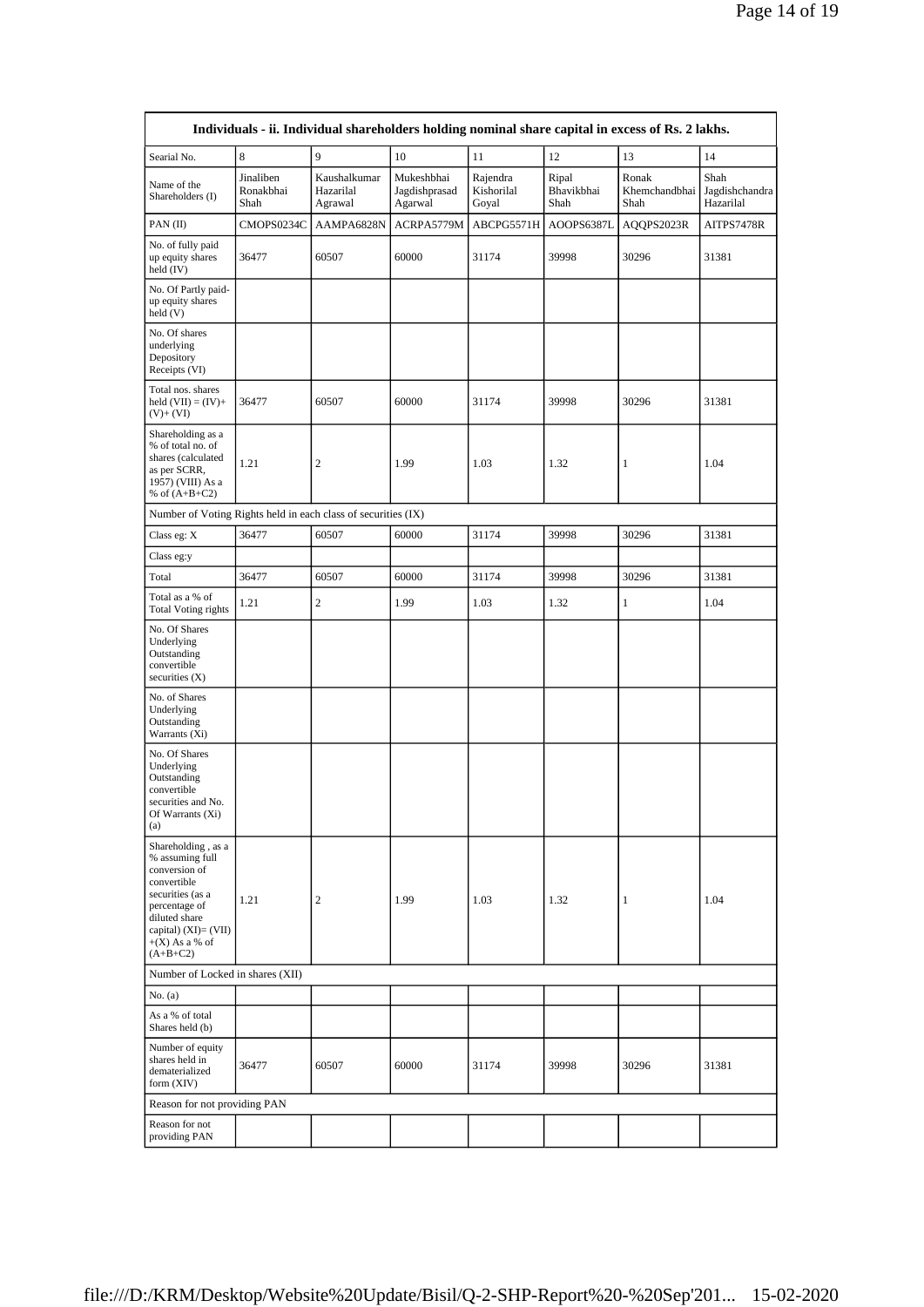| Individuals - ii. Individual shareholders holding nominal share capital in excess of Rs. 2 lakhs.                                                                                     |                                                               |                       |                       |  |  |  |
|---------------------------------------------------------------------------------------------------------------------------------------------------------------------------------------|---------------------------------------------------------------|-----------------------|-----------------------|--|--|--|
| Searial No.                                                                                                                                                                           | 15                                                            | 16                    |                       |  |  |  |
| Name of the<br>Shareholders (I)                                                                                                                                                       | Shital Anil Agrawal                                           | Sumit Jagdish Agrawal | Click here to go back |  |  |  |
| PAN(II)                                                                                                                                                                               | AJDPA3931G                                                    | ADRPA7126R            | Total                 |  |  |  |
| No. of fully paid<br>up equity shares<br>held (IV)                                                                                                                                    | 48400                                                         | 44046                 | 727578                |  |  |  |
| No. Of Partly paid-<br>up equity shares<br>held(V)                                                                                                                                    |                                                               |                       |                       |  |  |  |
| No. Of shares<br>underlying<br>Depository<br>Receipts (VI)                                                                                                                            |                                                               |                       |                       |  |  |  |
| Total nos. shares<br>held $(VII) = (IV) +$<br>$(V)+(VI)$                                                                                                                              | 48400                                                         | 44046                 | 727578                |  |  |  |
| Shareholding as a<br>% of total no. of<br>shares (calculated<br>as per SCRR,<br>1957) (VIII) As a<br>% of $(A+B+C2)$                                                                  | 1.6                                                           | 1.46                  | 24.08                 |  |  |  |
|                                                                                                                                                                                       | Number of Voting Rights held in each class of securities (IX) |                       |                       |  |  |  |
| Class eg: X                                                                                                                                                                           | 48400                                                         | 44046                 | 727578                |  |  |  |
| Class eg:y                                                                                                                                                                            |                                                               |                       |                       |  |  |  |
| Total                                                                                                                                                                                 | 48400                                                         | 44046                 | 727578                |  |  |  |
| Total as a % of<br><b>Total Voting rights</b>                                                                                                                                         | 1.6                                                           | 1.46                  | 24.08                 |  |  |  |
| No. Of Shares<br>Underlying<br>Outstanding<br>convertible<br>securities $(X)$                                                                                                         |                                                               |                       |                       |  |  |  |
| No. of Shares<br>Underlying<br>Outstanding<br>Warrants (Xi)                                                                                                                           |                                                               |                       |                       |  |  |  |
| No. Of Shares<br>Underlying<br>Outstanding<br>convertible<br>securities and No.<br>Of Warrants (Xi)<br>(a)                                                                            |                                                               |                       |                       |  |  |  |
| Shareholding, as a<br>% assuming full<br>conversion of<br>convertible<br>securities (as a<br>percentage of<br>diluted share<br>capital) (XI)= (VII)<br>$+(X)$ As a % of<br>$(A+B+C2)$ | 1.6                                                           | 1.46                  | 24.08                 |  |  |  |
| Number of Locked in shares (XII)                                                                                                                                                      |                                                               |                       |                       |  |  |  |
| No. (a)                                                                                                                                                                               |                                                               |                       |                       |  |  |  |
| As a % of total<br>Shares held (b)                                                                                                                                                    |                                                               |                       |                       |  |  |  |
| Number of equity<br>shares held in<br>dematerialized<br>form (XIV)                                                                                                                    | 48400                                                         | 44046                 | 727578                |  |  |  |
| Reason for not providing PAN                                                                                                                                                          |                                                               |                       |                       |  |  |  |
| Reason for not<br>providing PAN                                                                                                                                                       |                                                               |                       |                       |  |  |  |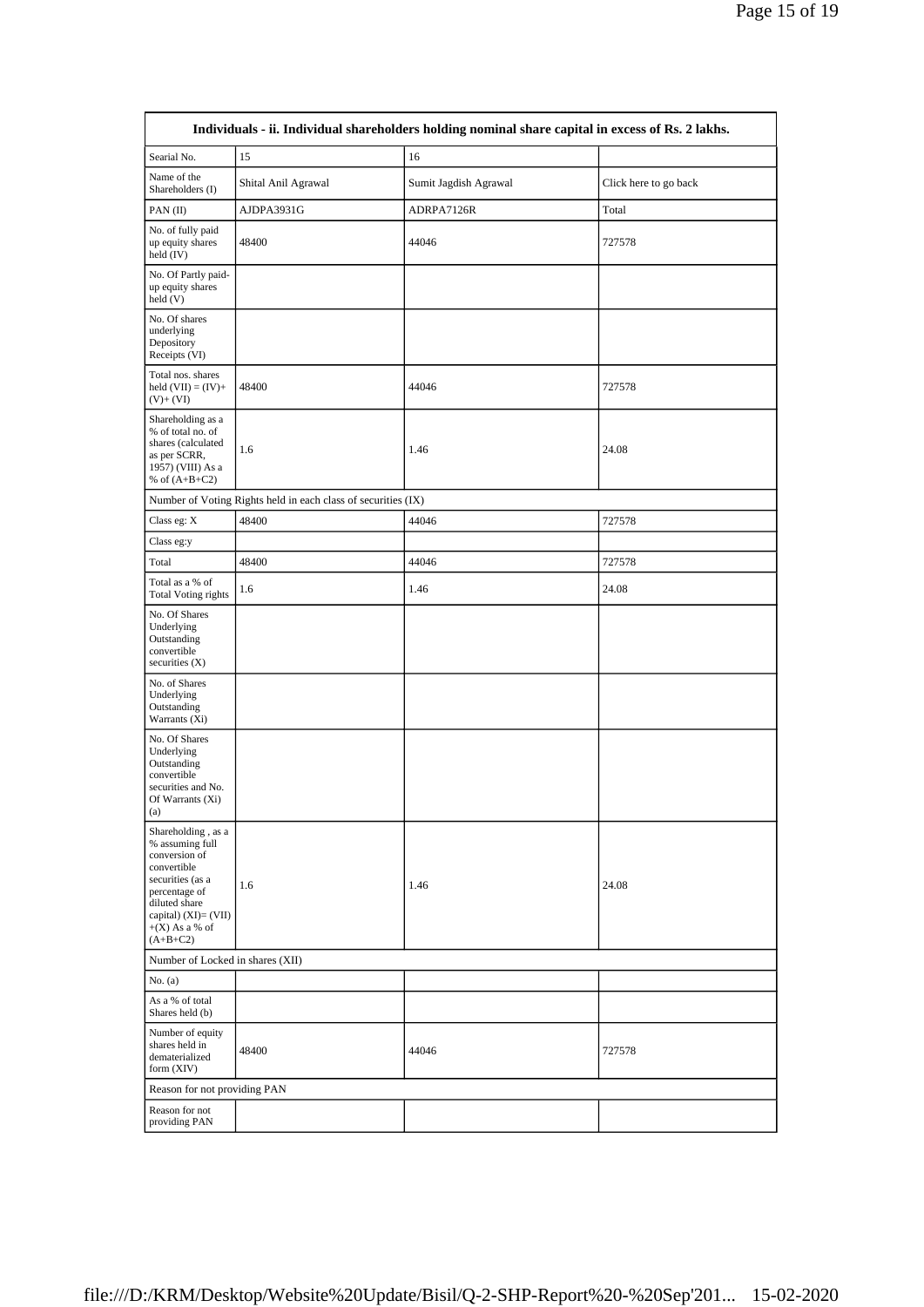| Searial No.                                                                                                                                                                              | $\mathbf{1}$ | $\overline{c}$                                                | 3                                            | $\overline{4}$                   | 5                   | 6                                            | $\tau$                     |
|------------------------------------------------------------------------------------------------------------------------------------------------------------------------------------------|--------------|---------------------------------------------------------------|----------------------------------------------|----------------------------------|---------------------|----------------------------------------------|----------------------------|
| Category                                                                                                                                                                                 | <b>HUF</b>   | <b>HUF</b>                                                    | <b>HUF</b>                                   | Non-<br>Resident<br>Indian (NRI) | Clearing<br>Members | <b>Clearing Members</b>                      | <b>Bodies</b><br>Corporate |
| Category / More<br>than 1 percentage                                                                                                                                                     | Category     | More than 1<br>percentage of<br>shareholding                  | More than 1<br>percentage of<br>shareholding | Category                         | Category            | More than 1<br>percentage of<br>shareholding | Category                   |
| Name of the<br>Shareholders (I)                                                                                                                                                          |              | Sanjay B Shah                                                 | <b>Bhavik</b><br>Khemchandbhai<br>Shah       |                                  |                     | <b>Vse Stock Services</b><br>Ltd             |                            |
| PAN(II)                                                                                                                                                                                  |              | AAVHS4673Q                                                    | AAFHB7913Q                                   |                                  |                     | AABCV4258K                                   |                            |
| No. of the<br>Shareholders (I)                                                                                                                                                           | 28           | $\mathbf{1}$                                                  | $\mathbf{1}$                                 | 22                               | 3                   | 1                                            | 24                         |
| No. of fully paid<br>up equity shares<br>held (IV)                                                                                                                                       | 129670       | 45931                                                         | 32931                                        | 27872                            | 37228               | 35928                                        | 173355                     |
| No. Of Partly paid-<br>up equity shares<br>held(V)                                                                                                                                       |              |                                                               |                                              |                                  |                     |                                              |                            |
| No. Of shares<br>underlying<br>Depository<br>Receipts (VI)                                                                                                                               |              |                                                               |                                              |                                  |                     |                                              |                            |
| Total nos. shares<br>held $(VII) = (IV) +$<br>$(V)+(VI)$                                                                                                                                 | 129670       | 45931                                                         | 32931                                        | 27872                            | 37228               | 35928                                        | 173355                     |
| Shareholding as a<br>% of total no. of<br>shares (calculated<br>as per SCRR,<br>1957) (VIII) As a<br>% of $(A+B+C2)$                                                                     | 4.29         | 1.52                                                          | 1.09                                         | 0.92                             | 1.23                | 1.19                                         | 5.74                       |
|                                                                                                                                                                                          |              | Number of Voting Rights held in each class of securities (IX) |                                              |                                  |                     |                                              |                            |
| Class eg: X                                                                                                                                                                              | 129670       | 45931                                                         | 32931                                        | 27872                            | 37228               | 35928                                        | 173355                     |
| Class eg:y                                                                                                                                                                               |              |                                                               |                                              |                                  |                     |                                              |                            |
| Total                                                                                                                                                                                    | 129670       | 45931                                                         | 32931                                        | 27872                            | 37228               | 35928                                        | 173355                     |
| Total as a % of<br><b>Total Voting rights</b>                                                                                                                                            | 4.29         | 1.52                                                          | 1.09                                         | 0.92                             | 1.23                | 1.19                                         | 5.74                       |
| No. Of Shares<br>Underlying<br>Outstanding<br>convertible<br>securities $(X)$                                                                                                            |              |                                                               |                                              |                                  |                     |                                              |                            |
| No. of Shares<br>Underlying<br>Outstanding<br>Warrants (Xi)                                                                                                                              |              |                                                               |                                              |                                  |                     |                                              |                            |
| No. Of Shares<br>Underlying<br>Outstanding<br>convertible<br>securities and No.<br>Of Warrants (Xi)<br>(a)                                                                               |              |                                                               |                                              |                                  |                     |                                              |                            |
| Shareholding, as a<br>% assuming full<br>conversion of<br>convertible<br>securities (as a<br>percentage of<br>diluted share<br>capital) $(XI) = (VII)$<br>$+(X)$ As a % of<br>$(A+B+C2)$ | 4.29         | 1.52                                                          | 1.09                                         | 0.92                             | 1.23                | 1.19                                         | 5.74                       |
| Number of Locked in shares (XII)                                                                                                                                                         |              |                                                               |                                              |                                  |                     |                                              |                            |
| No. (a)                                                                                                                                                                                  |              |                                                               |                                              |                                  |                     |                                              |                            |
| As a % of total<br>Shares held (b)                                                                                                                                                       |              |                                                               |                                              |                                  |                     |                                              |                            |
| Number of equity<br>shares held in<br>dematerialized                                                                                                                                     | 129670       | 45931                                                         | 32931                                        | 11672                            | 37228               | 35928                                        | 167255                     |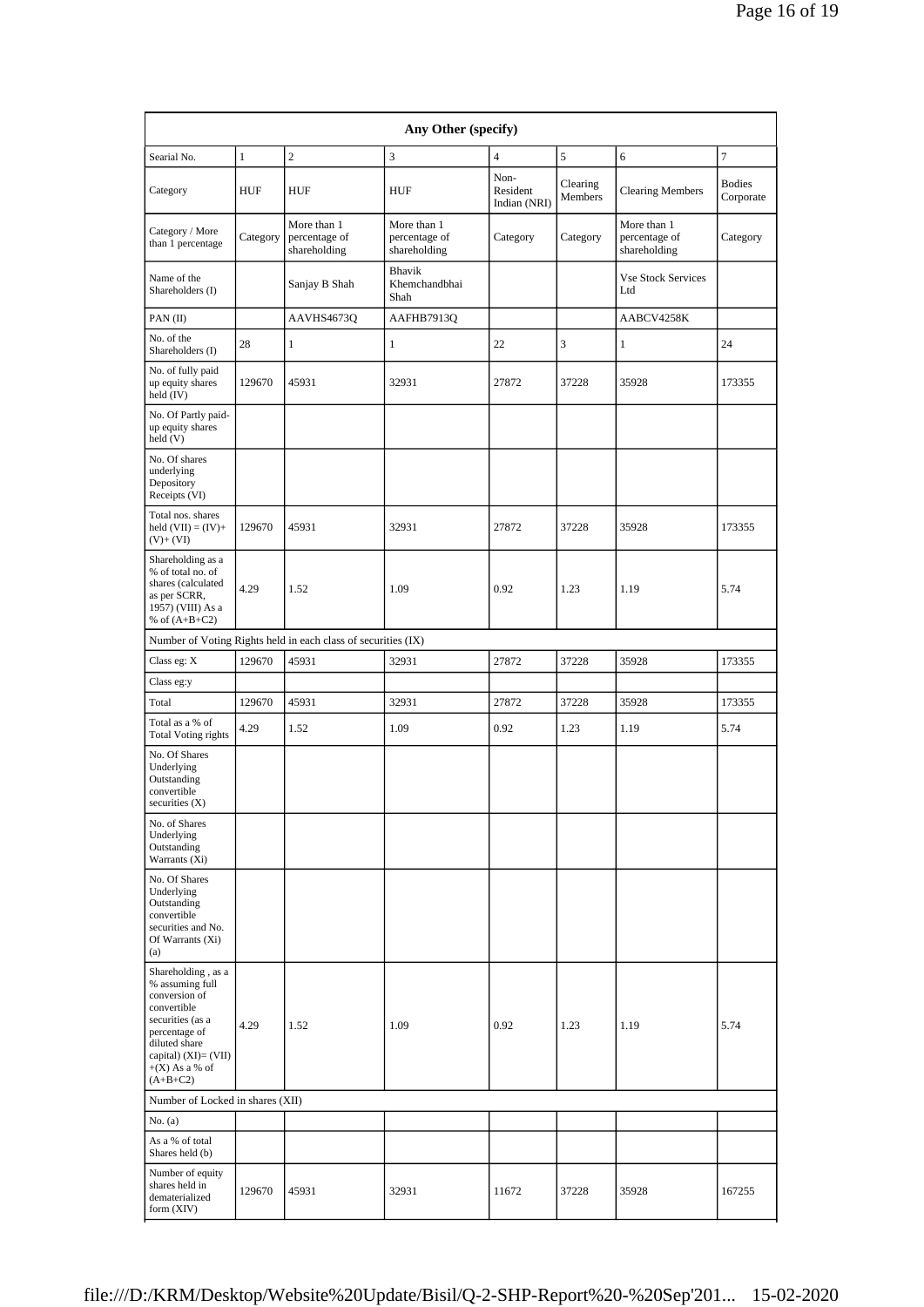| Reason for not providing PAN    |  |  |  |  |  |  |  |
|---------------------------------|--|--|--|--|--|--|--|
| Reason for not<br>providing PAN |  |  |  |  |  |  |  |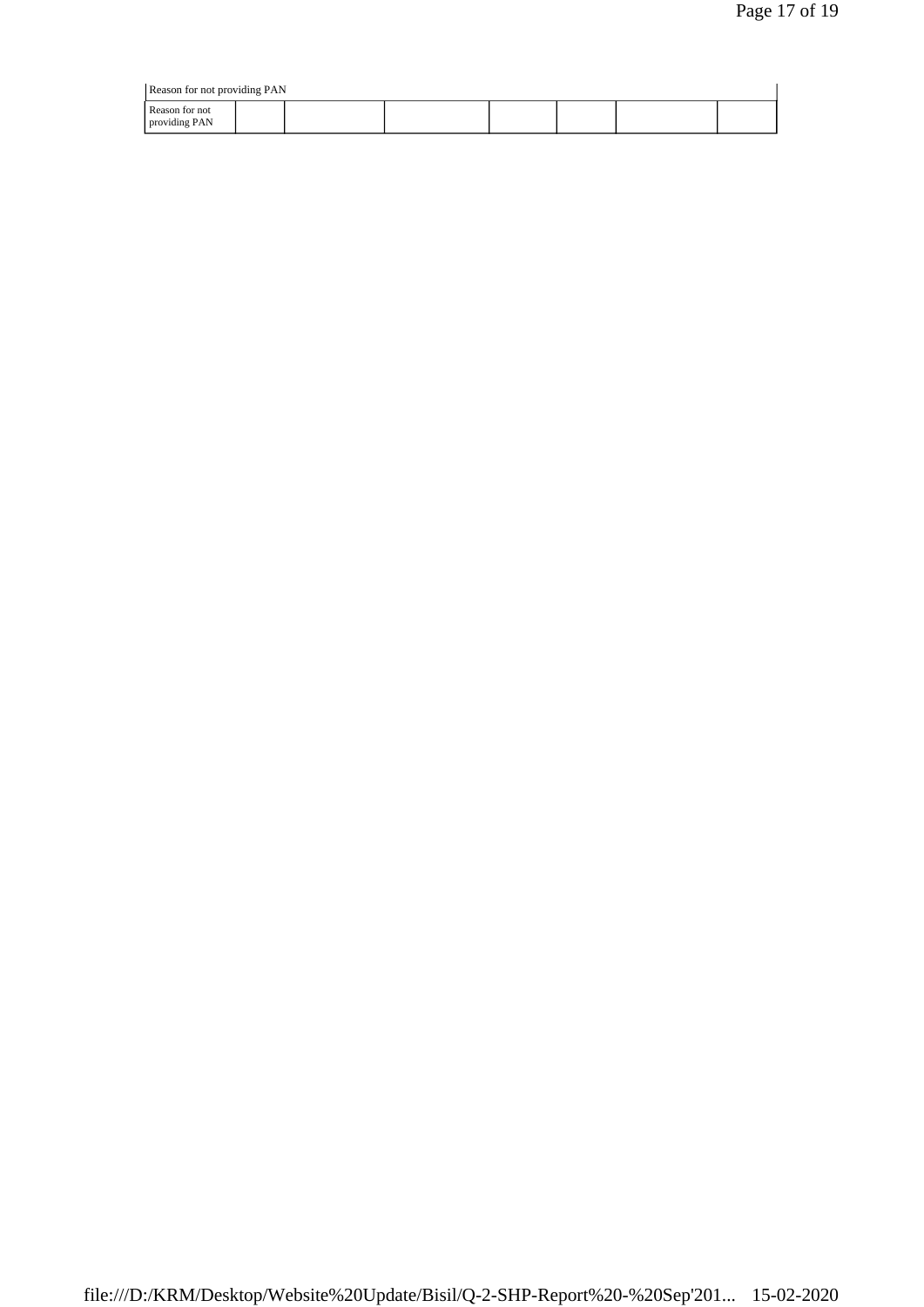| Any Other (specify)                                                                                                                                                                   |                                                               |                       |  |  |  |  |
|---------------------------------------------------------------------------------------------------------------------------------------------------------------------------------------|---------------------------------------------------------------|-----------------------|--|--|--|--|
| Searial No.                                                                                                                                                                           | 8                                                             |                       |  |  |  |  |
| Category                                                                                                                                                                              | <b>Bodies Corporate</b>                                       |                       |  |  |  |  |
| Category / More<br>than 1 percentage                                                                                                                                                  | More than 1 percentage of shareholding                        |                       |  |  |  |  |
| Name of the<br>Shareholders (I)                                                                                                                                                       | Jmkd Broking Private Limited                                  | Click here to go back |  |  |  |  |
| PAN(II)                                                                                                                                                                               | AABCJ9346C                                                    | Total                 |  |  |  |  |
| No. of the<br>Shareholders (I)                                                                                                                                                        | 1                                                             | 77                    |  |  |  |  |
| No. of fully paid<br>up equity shares<br>held (IV)                                                                                                                                    | 141004                                                        | 368125                |  |  |  |  |
| No. Of Partly paid-<br>up equity shares<br>held (V)                                                                                                                                   |                                                               |                       |  |  |  |  |
| No. Of shares<br>underlying<br>Depository<br>Receipts (VI)                                                                                                                            |                                                               |                       |  |  |  |  |
| Total nos. shares<br>held $(VII) = (IV) +$<br>$(V)$ + $(VI)$                                                                                                                          | 141004                                                        | 368125                |  |  |  |  |
| Shareholding as a<br>% of total no. of<br>shares (calculated<br>as per SCRR,<br>1957) (VIII) As a<br>% of $(A+B+C2)$                                                                  | 4.67                                                          | 12.18                 |  |  |  |  |
|                                                                                                                                                                                       | Number of Voting Rights held in each class of securities (IX) |                       |  |  |  |  |
| Class eg: X                                                                                                                                                                           | 141004                                                        | 368125                |  |  |  |  |
| Class eg:y                                                                                                                                                                            |                                                               |                       |  |  |  |  |
| Total                                                                                                                                                                                 | 141004                                                        | 368125                |  |  |  |  |
| Total as a % of<br><b>Total Voting rights</b>                                                                                                                                         | 4.67                                                          | 12.18                 |  |  |  |  |
| No. Of Shares<br>Underlying<br>Outstanding<br>convertible<br>securities $(X)$                                                                                                         |                                                               |                       |  |  |  |  |
| No. of Shares<br>Underlying<br>Outstanding<br>Warrants (Xi)                                                                                                                           |                                                               |                       |  |  |  |  |
| No. Of Shares<br>Underlying<br>Outstanding<br>convertible<br>securities and No.<br>Of Warrants (Xi)<br>(a)                                                                            |                                                               |                       |  |  |  |  |
| Shareholding, as a<br>% assuming full<br>conversion of<br>convertible<br>securities (as a<br>percentage of<br>diluted share<br>capital) (XI)= (VII)<br>$+(X)$ As a % of<br>$(A+B+C2)$ | 4.67                                                          | 12.18                 |  |  |  |  |
| Number of Locked in shares (XII)                                                                                                                                                      |                                                               |                       |  |  |  |  |
| No. (a)                                                                                                                                                                               |                                                               |                       |  |  |  |  |
| As a % of total<br>Shares held (b)                                                                                                                                                    |                                                               |                       |  |  |  |  |
| Number of equity<br>shares held in<br>dematerialized<br>form (XIV)                                                                                                                    | 141004                                                        | 345825                |  |  |  |  |
| Reason for not providing PAN                                                                                                                                                          |                                                               |                       |  |  |  |  |
| Reason for not<br>providing PAN                                                                                                                                                       |                                                               |                       |  |  |  |  |